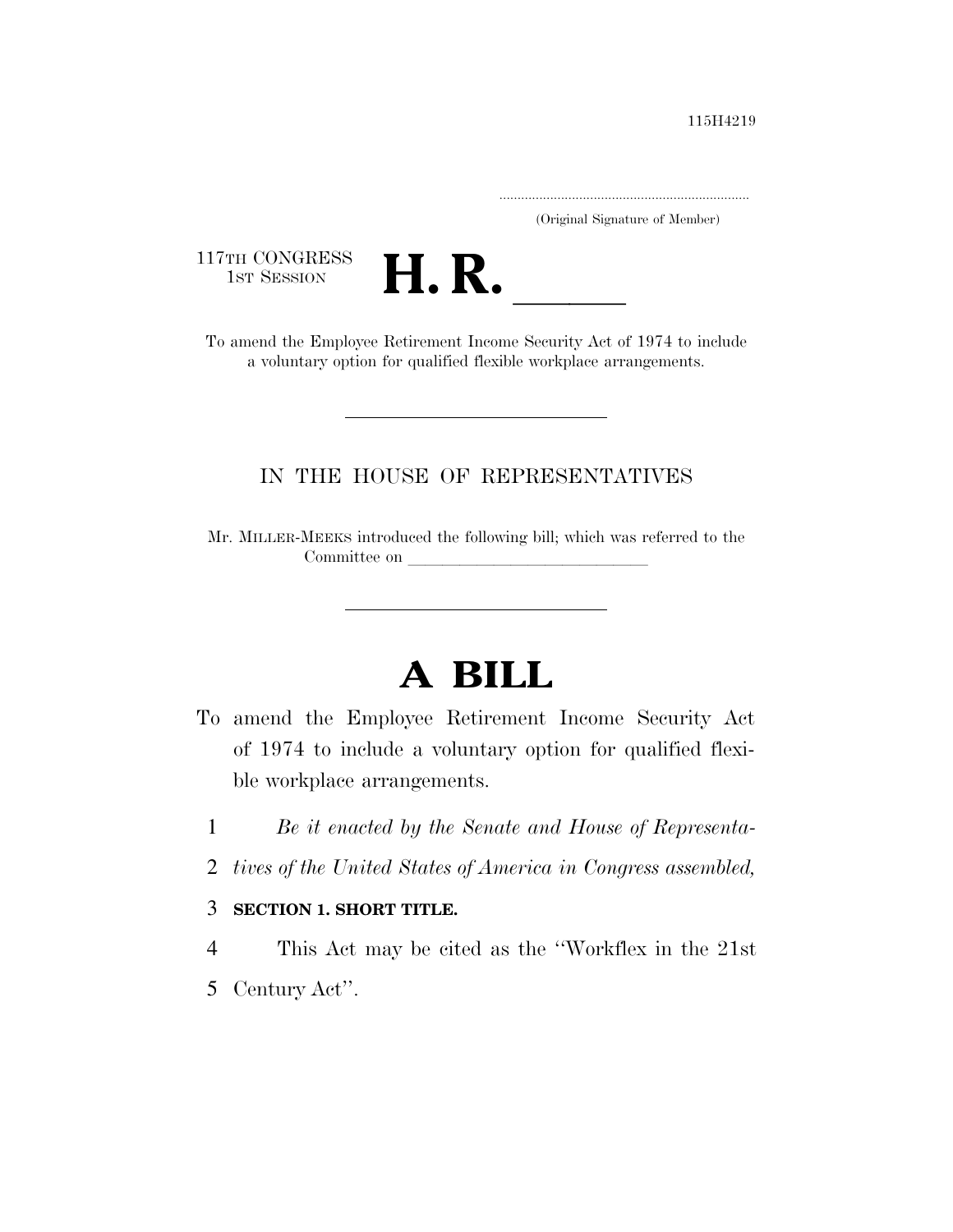**SEC. 2. QUALIFIED FLEXIBLE WORKPLACE ARRANGEMENT PLAN TREATED AS WELFARE PLAN.**  Section 3(1) of the Employee Retirement Income Se- curity Act of 1974 (29 U.S.C. 1002(1)) is amended— 5 (1) by striking "or  $(B)$ " and inserting " $(B)$ "; and (2) by inserting before the period at the end the following: '', or (C) any qualified flexible workplace arrangement plan described in part 8 of subtitle B''. **SEC. 3. RELATIONSHIP TO OTHER LAWS.**  Section 514 of the Employee Retirement Income Se- curity Act of 1974 (29 U.S.C. 1144) is amended by adding at the end the following:  $\langle f'(f)(1)$  Subsection (a) shall apply with respect to any and all State laws insofar as they may now or hereafter relate to any qualified flexible workplace arrangement plan described in part 8, except that in the case of workflex

 $\langle (A) \rangle$  except as provided in subparagraph (B), if only certain employees are eligible to enroll in a par- ticular workflex option under the plan, such sub- section shall apply with respect to any and all State laws insofar as they may now or hereafter relate to the particular workflex option solely with respect to those employees who are so eligible; and

options offered under such a plan—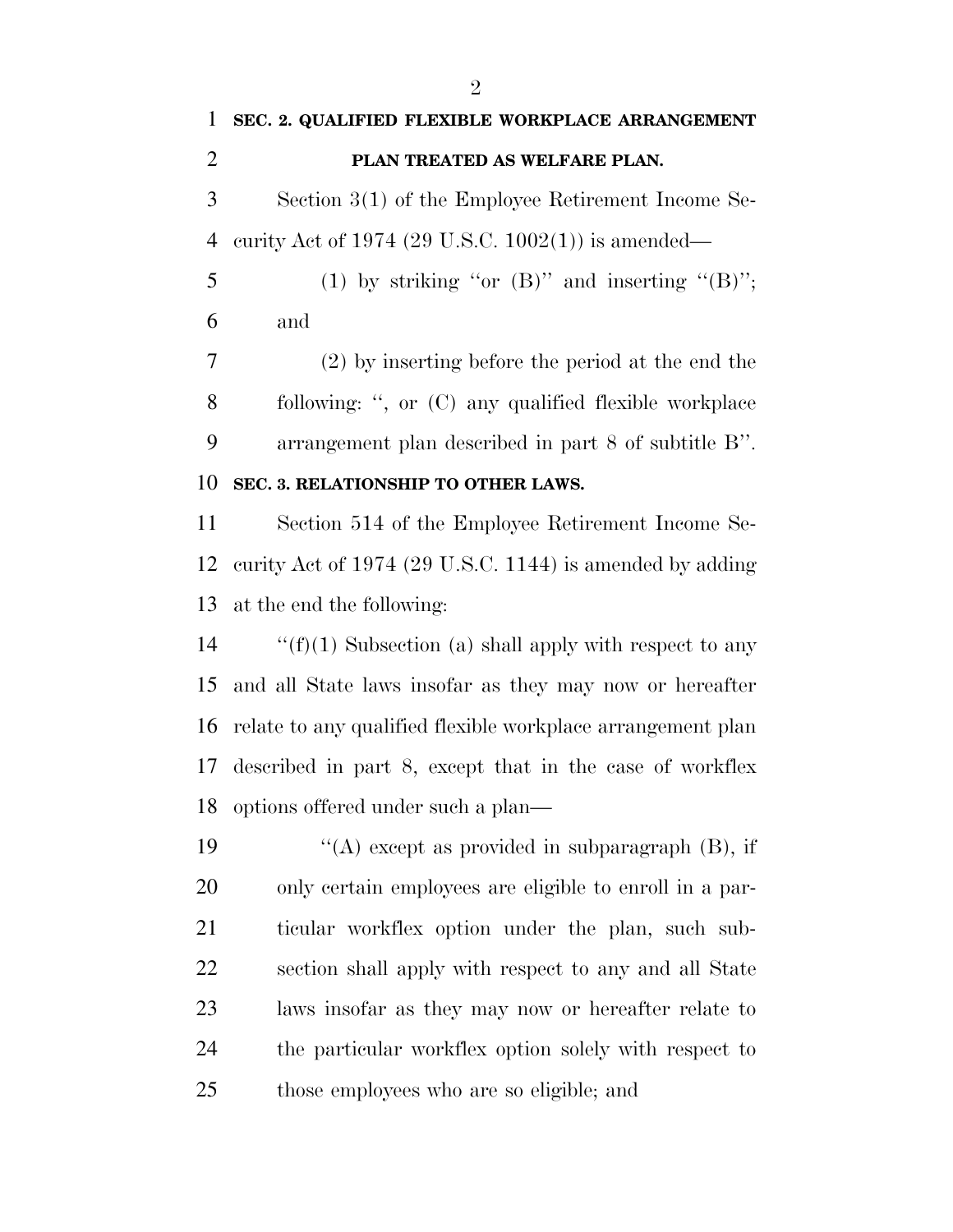1 ''(B) in the case of a workflex option consisting of a biweekly work program or a compressed work schedule program, such subsection shall apply with respect to any and all State laws insofar as they may now or hereafter relate to such workflex option solely with respect to those employees who enroll in such workflex option.

 $\qquad$  "(2) For purposes of paragraph (1)(B), a State over- time law shall be considered to relate to any workflex op- tion consisting of a biweekly work program or a com-pressed work schedule program.

 ''(g) Subsection (d) shall not be construed to permit the application of any State law otherwise permitted under section 401(b) of the Family and Medical Leave Act of 1993 (29 U.S.C. 2651(b)) that would impose require- ments relating to a qualified flexible workplace arrange-ment plan.''.

# **SEC. 4. REQUIREMENTS OF QUALIFIED FLEXIBLE WORK-PLACE ARRANGEMENT PLAN.**

 Subtitle B of title I of the Employee Retirement In- come Security Act of 1974 (29 U.S.C. 1021 et seq.) is amended by adding at the end the following: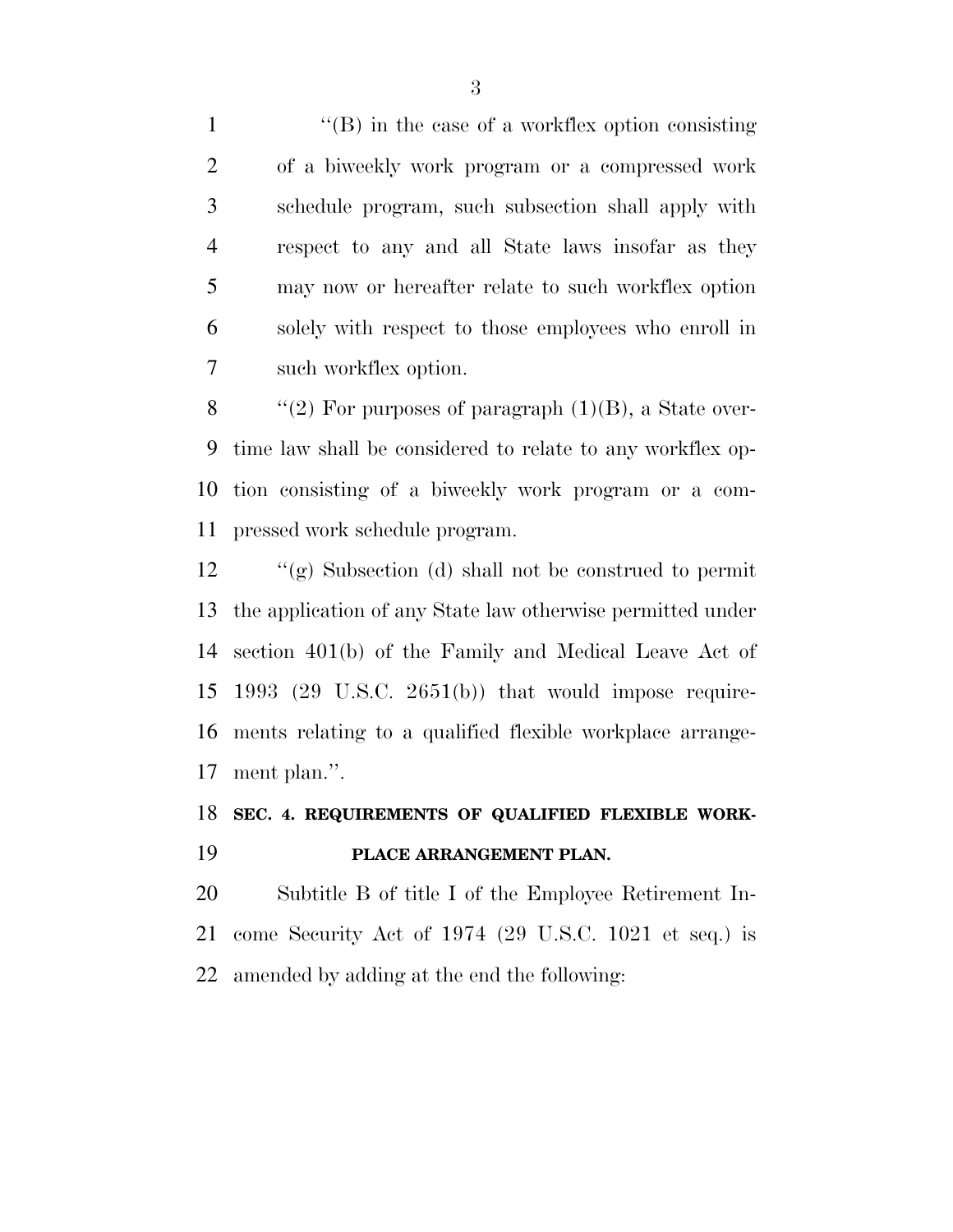| $\mathbf{1}$   | "PART 8-QUALIFIED FLEXIBLE WORKPLACE                   |
|----------------|--------------------------------------------------------|
| $\overline{2}$ | <b>ARRANGEMENT PLANS</b>                               |
| 3              | "SEC. 801. DEFINITION OF QUALIFIED FLEXIBLE WORK-      |
| $\overline{4}$ | PLACE ARRANGEMENT PLAN.                                |
| 5              | "(a) IN GENERAL.—A qualified flexible workplace ar-    |
| 6              | rangement plan is a plan that—                         |
| 7              | $\lq(1)$ subject to the requirements of this title, an |
| 8              | employer administers in accordance with a written      |
| 9              | document, in accordance with section<br>plan           |
| 10             | $402(a)(1)$ , which shall—                             |
| 11             | $\lq\lq$ establish the requirements of the plan        |
| 12             | (which shall include requirements with respect         |
| 13             | to accrual of compensable leave, request and           |
| 14             | use of such leave, withdrawal from or termi-           |
| 15             | nation of such a plan, determination of an em-         |
| 16             | ployee's service, and workflex options); and           |
| 17             | "(B) as appropriate, incorporate the rights            |
| 18             | of employees to compensable leave and workflex         |
| 19             | options pursuant to one or more collective bar-        |
| 20             | gaining agreements between the employer and            |
| 21             | the labor organization that has been certified or      |
| 22             | recognized as the representative of the employ-        |
| 23             | ees under applicable law; and                          |
| 24             | $"(2)$ provides—                                       |
| 25             | $\lq\lq$ compensable leave in accordance with          |
| 26             | section 802; and                                       |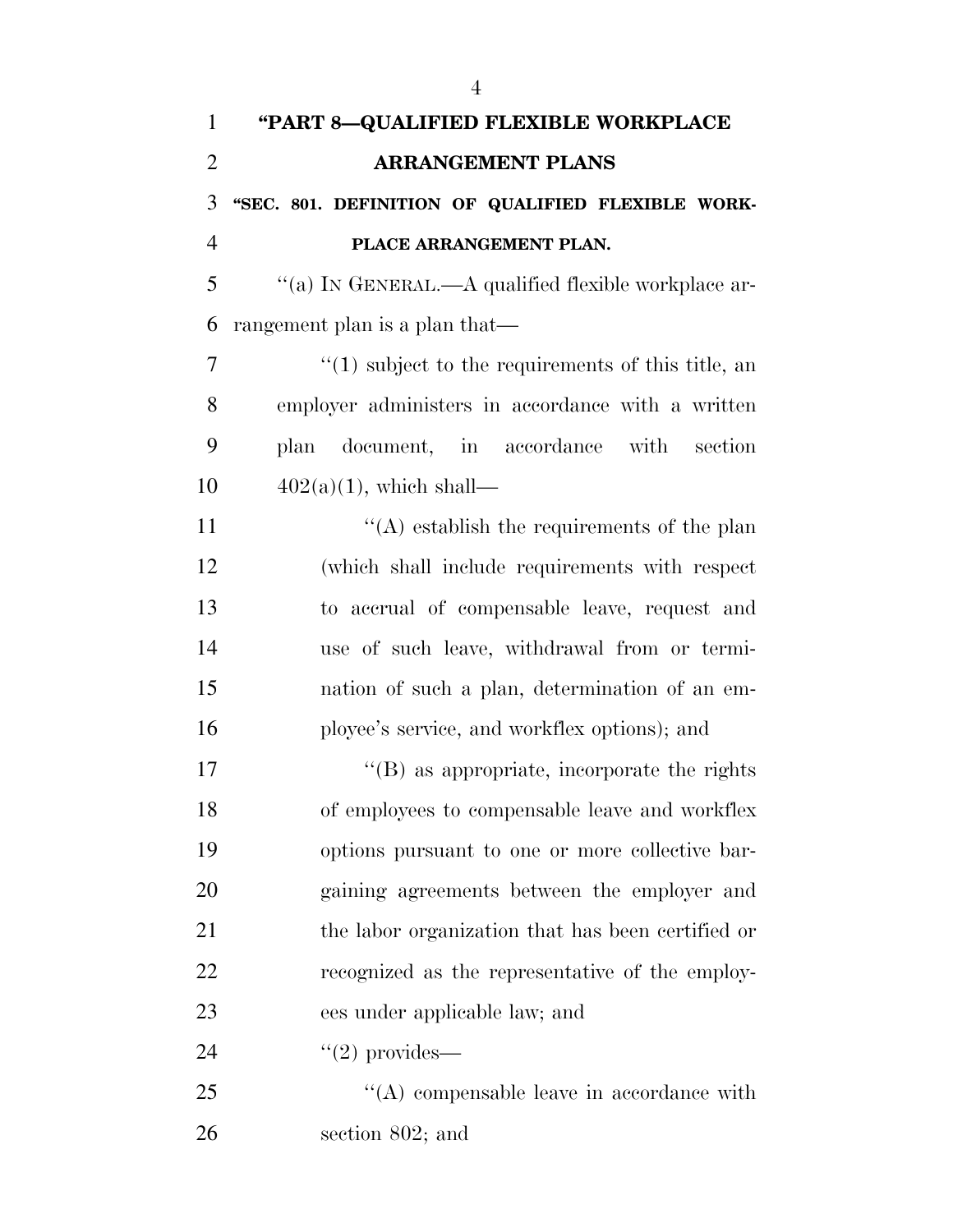1  $\langle$  (B) workflex options in accordance with 2 the requirements of section 803.

 ''(b) RELATIONSHIP TO EXECUTIVE ORDER 13706.—A qualified flexible workplace arrangement plan meeting all the requirements of this part shall be deemed to satisfy the requirements established by Executive Order 13706.

 ''(c) SUBSTANTIAL COMPLIANCE.—A plan shall not fail to be treated as a qualified flexible workplace arrange- ment plan under this title so long as the plan substantially complies with the requirements of this part.

12 "(d) RULE OF CONSTRUCTION.—Nothing in this part shall be construed—

 $\frac{1}{2}$  (1) to relieve an employer that offers a quali- fied flexible workplace arrangement plan from the requirements of this title that are otherwise applica- ble to an employee welfare benefit plan, including the reporting and disclosure, fiduciary responsibility, and enforcement provisions of parts 1, 4, and 5 of this title;

 ''(2) to require an employer to adopt or main- tain a qualified flexible workplace arrangement plan; or

24 ''(3) in the case of an employer that has not adopted or is not maintaining such a plan, to require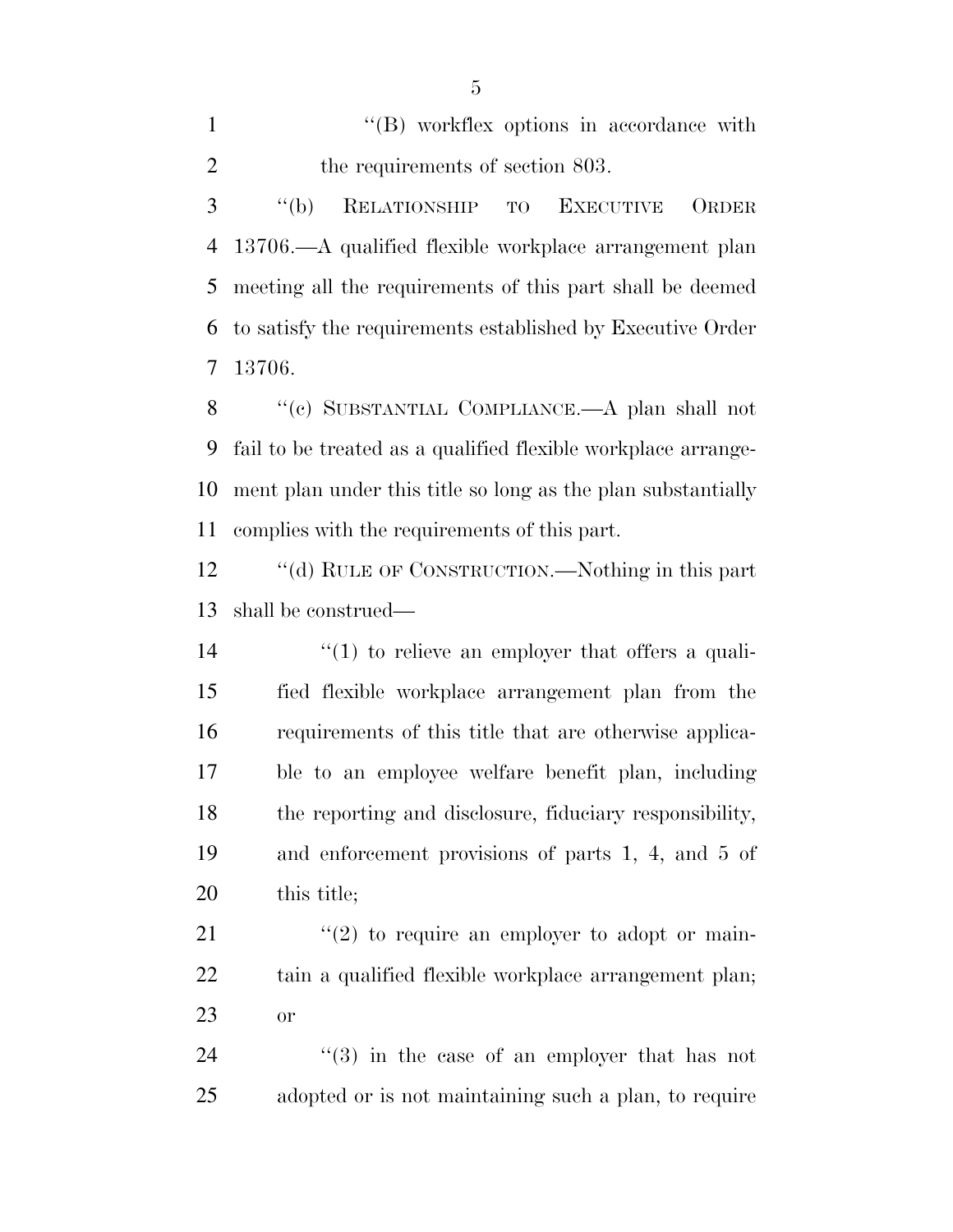|                | the employer to comply with any requirement under    |
|----------------|------------------------------------------------------|
| 2              | this part with respect to such a plan.               |
| 3              | "SEC. 802. COMPENSABLE LEAVE REQUIREMENTS.           |
| $\overline{4}$ | "(a) AMOUNT OF COMPENSABLE LEAVE.—                   |
| 5              | $\lq(1)$ In GENERAL.—The minimum amount of           |
| 6              | compensable leave that shall be provided to an em-   |
|                | ployee for each plan year under a qualified flexible |

 workplace arrangement plan shall depend upon the size of the employer and an employee's years of serv- ice with the employer, and shall be not fewer than the minimum number of days as follows:

| "Number of<br>employees<br>employed by<br>an employer | Minimum number of compensable days<br>of leave per plan year                                                               |                                                                                                                               |  |
|-------------------------------------------------------|----------------------------------------------------------------------------------------------------------------------------|-------------------------------------------------------------------------------------------------------------------------------|--|
|                                                       | <b>Employees with</b><br>5 or more years<br>of service<br>with the employer<br>as of the<br>beginning of the<br>plan year: | <b>Employees with</b><br>fewer than<br>5 years of service<br>with the employer<br>as of the<br>beginning of the<br>plan year: |  |
| 1000 or more                                          | 20 days                                                                                                                    | 16 days                                                                                                                       |  |
| $250 \text{ to } 999$                                 | 18 days                                                                                                                    | 14 days                                                                                                                       |  |
| 50 to 249                                             | 15 days                                                                                                                    | 13 days                                                                                                                       |  |
| less than $50$                                        | 14 days                                                                                                                    | $12$ days.                                                                                                                    |  |

12 ''(2) MINIMUM REQUIREMENTS.

13 "(A) IN GENERAL.—An employer that pro- vides an unlimited number of compensable leave days per year to employees under a qualified flexible workplace arrangement plan shall be deemed to satisfy the amount of compensable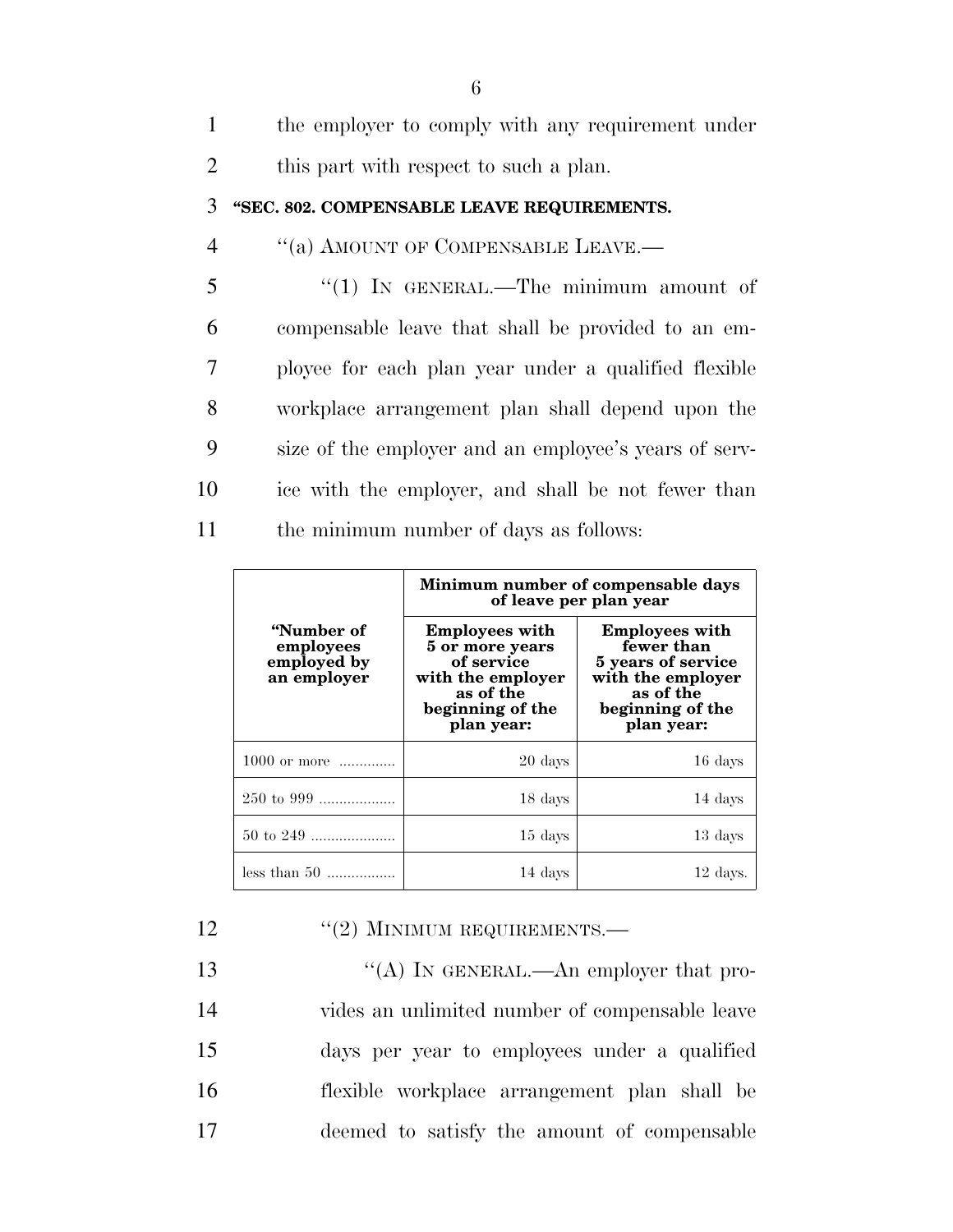| $\mathbf{1}$   | leave required under paragraph (1), and noth-         |
|----------------|-------------------------------------------------------|
| $\overline{2}$ | ing in this section shall prohibit a qualified        |
| 3              | flexible workplace arrangement plan from pro-         |
| $\overline{4}$ | viding more than such minimum amount of               |
| 5              | compensable leave.                                    |
| 6              | "(B) TREATMENT OF HOLIDAYS.—An em-                    |
| 7              | ployer that provides paid time off to employees       |
| 8              | for holidays recognized under Federal or State        |
| 9              | law may include up to 6 such paid holidays to-        |
| 10             | wards satisfying the amount of compensable            |
| 11             | leave required under paragraph (1).                   |
| 12             | "(3) ACCRUAL PERMITTED.—A qualified flexi-            |
|                |                                                       |
| 13             | ble workplace arrangement plan of an employer         |
| 14             | shall-                                                |
| 15             | "(A) provide all the compensable days of              |
| 16             | leave available to an employee for the plan year      |
| 17             | at the beginning of the plan year; or                 |
| 18             | "(B) provide that an employee's compen-               |
| 19             | sable leave for a plan year accrue during the         |
| 20             | plan year on a proportional basis in relation to      |
| 21             | the number of compensable days provided to            |
| 22             | such employee, and except as otherwise pro-           |
| 23             | vided in subsection $(b)(4)$ , is available to an em- |
| 24             | ployee as the compensable leave accrues.              |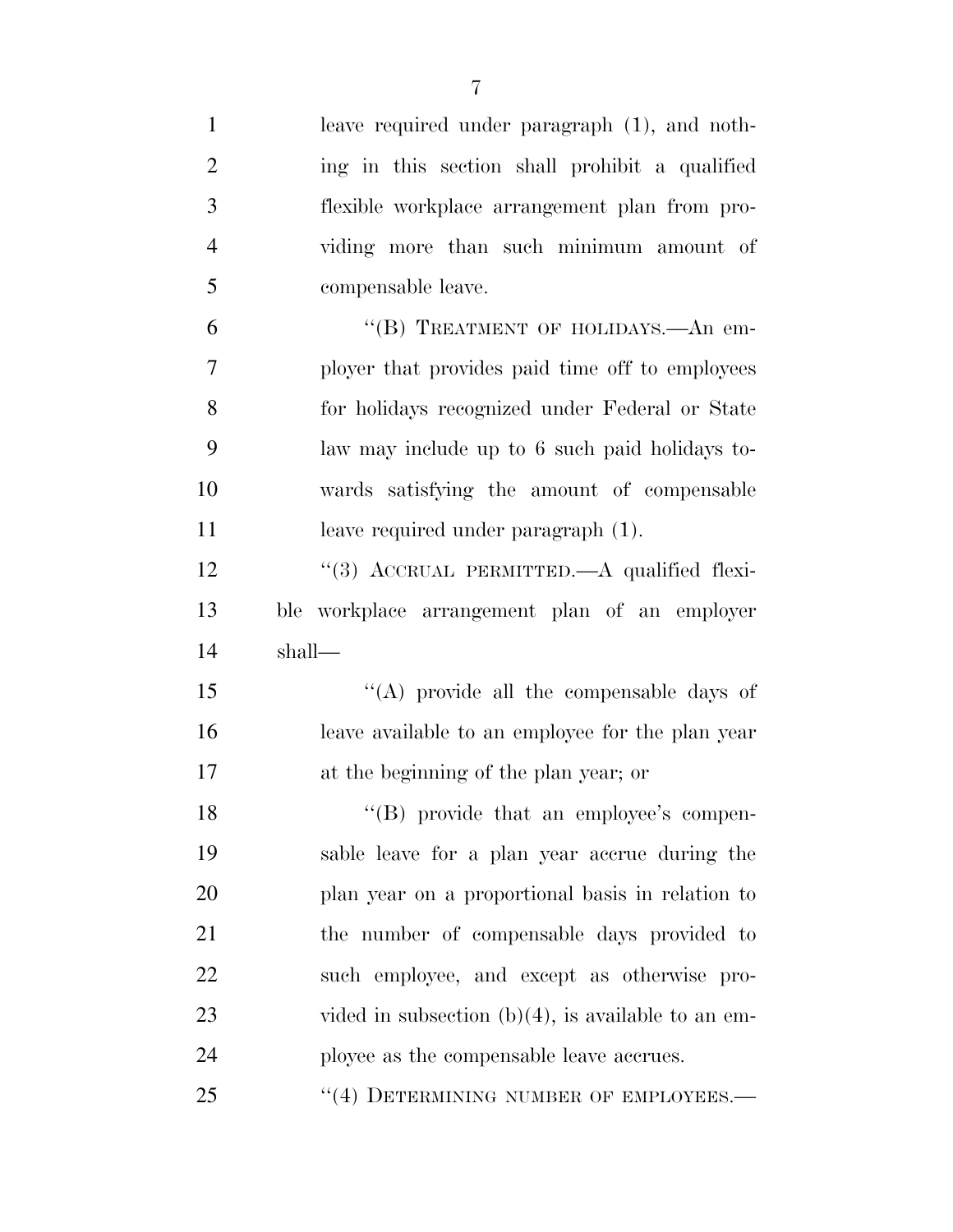| $\mathbf{1}$   | "(A) IN GENERAL.—The number of em-                      |
|----------------|---------------------------------------------------------|
| $\overline{2}$ | ployees of an employer for a plan year shall be         |
| 3              | determined by calculating the average monthly           |
| $\overline{4}$ | number of employees for the preceding plan              |
| 5              | year in accordance with subparagraph (B).               |
| 6              | "(B) CALCULATION.—The average month-                    |
| 7              | ly number of employees for a plan year shall be         |
| 8              | calculated by adding the total number of                |
| 9              | monthly employees for each month of such pre-           |
| 10             | eeding plan year and dividing by 12.                    |
| 11             | "(C) SERVICE REQUIREMENT.—An indi-                      |
| 12             | vidual shall be considered an employee for a            |
| 13             | month if such individual is an employee on at           |
| 14             | least the first day and last day of the month.          |
| 15             | $\cdot\cdot$ (5) YEARS OF SERVICE.—The determination    |
| 16             | of an employee's years of service shall be made by      |
| 17             | the employer in a manner consistent with section        |
| 18             | $203(b)(2)$ , except that, upon adoption of a qualified |
| 19             | flexible workplace arrangement plan, all employees'     |
| 20             | prior years of service with the employer maintaining    |
| 21             | the plan shall be taken into account when calcu-        |
| 22             | lating the employee's years of service for the purpose  |
| 23             | of this subsection.                                     |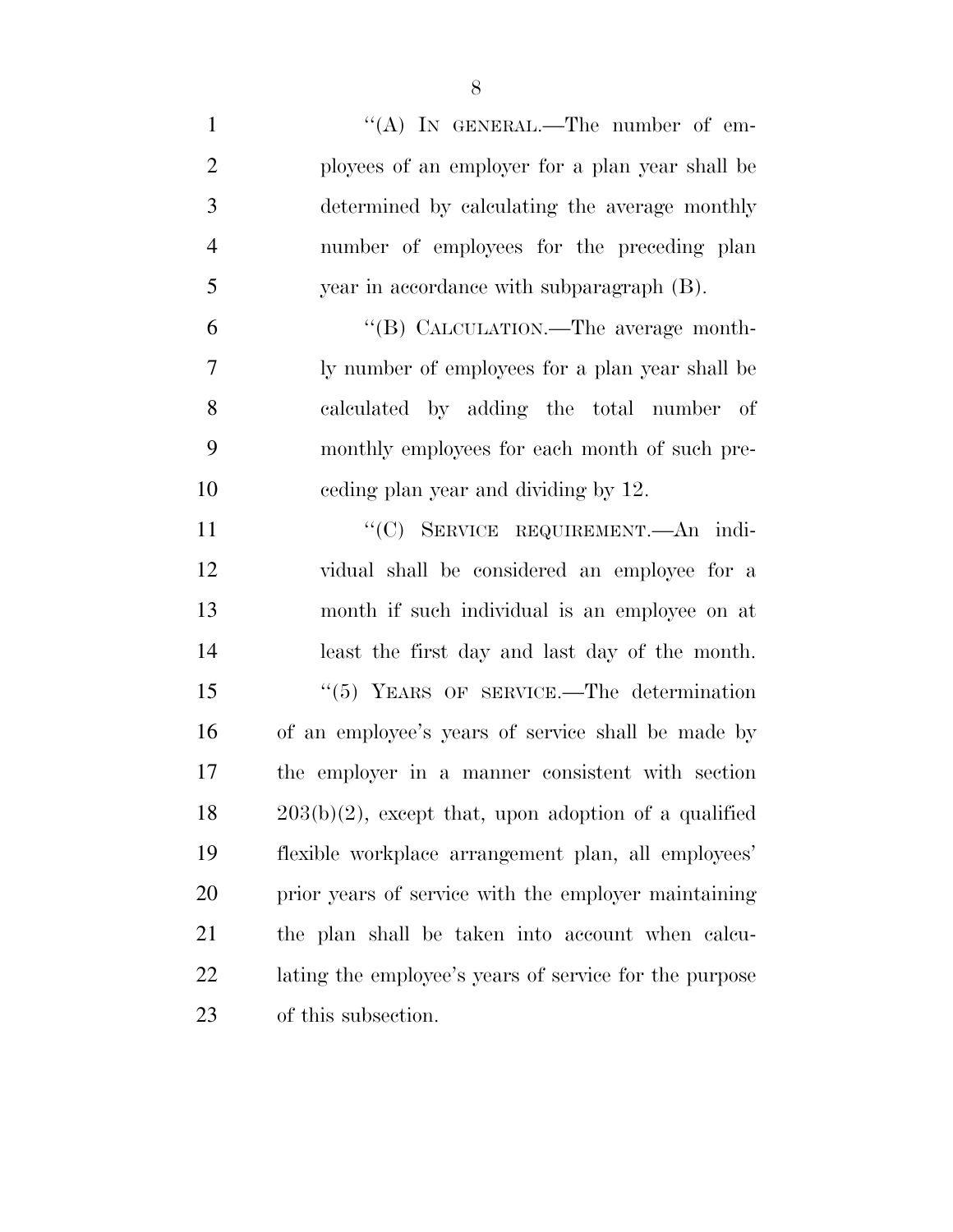| $\mathbf{1}$   | "(6) CARRYOVER.—An employer may permit             |
|----------------|----------------------------------------------------|
| $\overline{2}$ | employees to carry over unused compensable leave   |
| 3              | from one plan year to the subsequent plan year.    |
| $\overline{4}$ | "(7) CASHOUT.—An employer may permit em-           |
| 5              | ployees to cash out unused compensable leave after |
| 6              | or in connection with the termination of employ-   |
| 7              | ment.                                              |
| 8              | "(b) FULL-TIME, PART-TIME, AND NEW EMPLOY-         |
| 9              | EES, AND PRO-RATED CALCULATIONS.                   |
| 10             | $``(1)$ FULL-TIME EMPLOYEES.—                      |
| 11             | "(A) IN GENERAL.—For any plan year,                |
| 12             | the requirements described in subsection $(a)(1)$  |
| 13             | shall only apply to employees who are full-time    |
| 14             | employees.                                         |
| 15             | "(B) DEFINITION.—The employer, in its              |
| 16             | qualified flexible workplace arrangement plan,     |
| 17             | shall reasonably define 'full-time', when used     |
| 18             | with respect to an employee, for purposes of       |
| 19             | such plan.                                         |
| 20             | $``(2)$ PART-TIME EMPLOYEES.—                      |
| 21             | "(A) IN GENERAL.—For any plan year, if             |
| 22             | an employee was employed by the employer in        |
| 23             | the preceding plan year, but was not a full-time   |
| 24             | employee in the preceding plan year, and is not    |
| 25             | a full-time employee of the employer in the cur-   |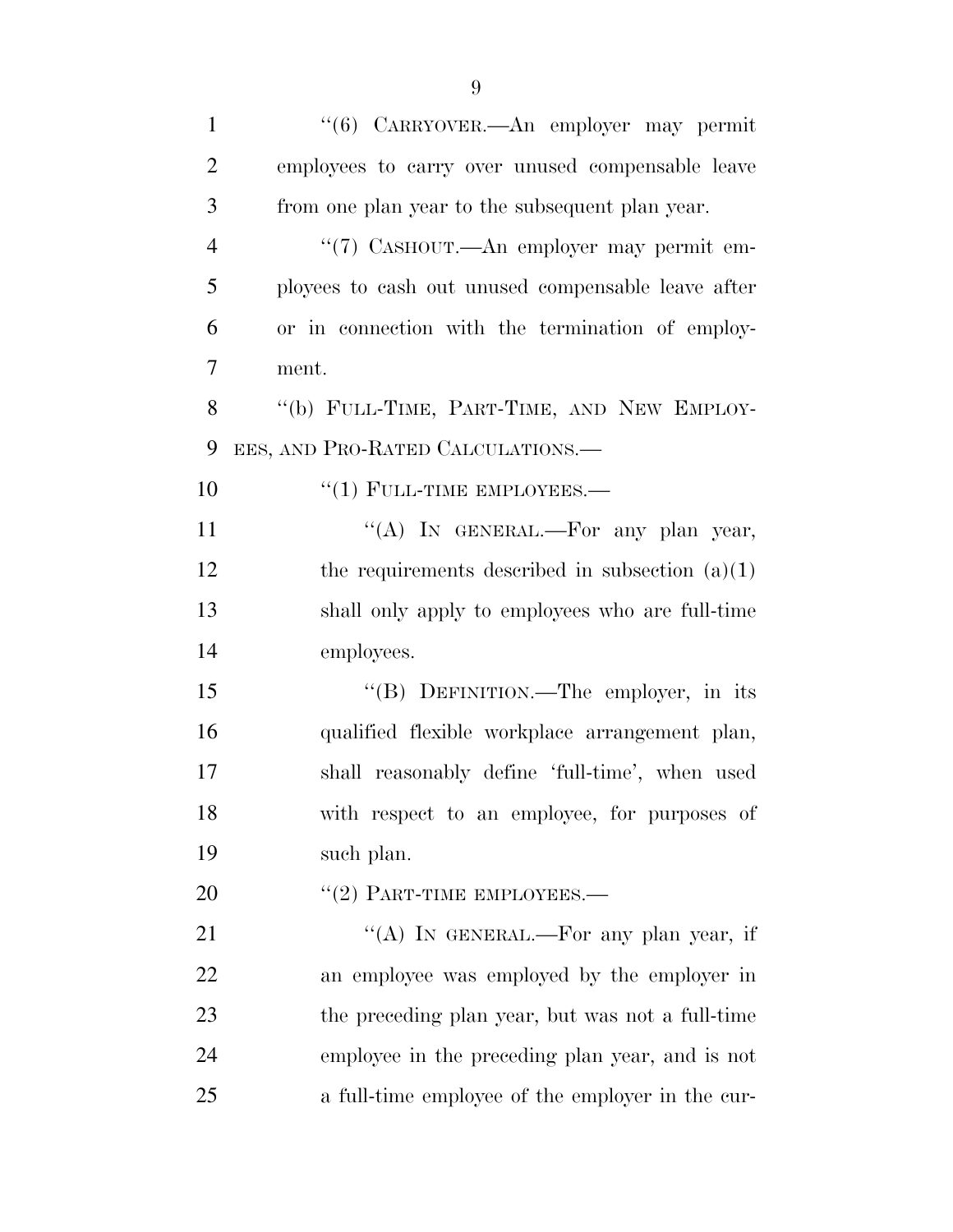| $\mathbf{1}$   | rent plan year, subsection $(a)(1)$ shall apply, in |
|----------------|-----------------------------------------------------|
| $\overline{2}$ | a pro-rated manner to such employee by multi-       |
| 3              | $plying$ —                                          |
| $\overline{4}$ | "(i) the number of days of compen-                  |
| 5              | sable leave required under such subsection,         |
| 6              | $\mathbf{b}$                                        |
| $\tau$         | "(ii) the part-time employee factor de-             |
| 8              | scribed in subparagraph (B).                        |
| 9              | "(B) PART-TIME EMPLOYEE FACTOR.—For                 |
| 10             | purposes of this paragraph, the part-time factor    |
| 11             | shall be equal to the result obtained by divid-     |
| 12             | $ing$ —                                             |
| 13             | "(i) the number of hours of service                 |
| 14             | that the employer reasonably estimates the          |
| 15             | employee had in the preceding plan year,            |
| 16             | by                                                  |
| 17             | "(ii) the number of hours that the                  |
| 18             | employer reasonably determines the em-              |
| 19             | ployee would have had if such employee              |
| 20             | had been a full-time employee.                      |
| 21             | "(C) HOURS OF SERVICE DETERMINA-                    |
| 22             | TION.—For purposes of this subsection, the de-      |
| 23             | termination of an employee's hours of service       |
| 24             | shall be made in a manner consistent with sec-      |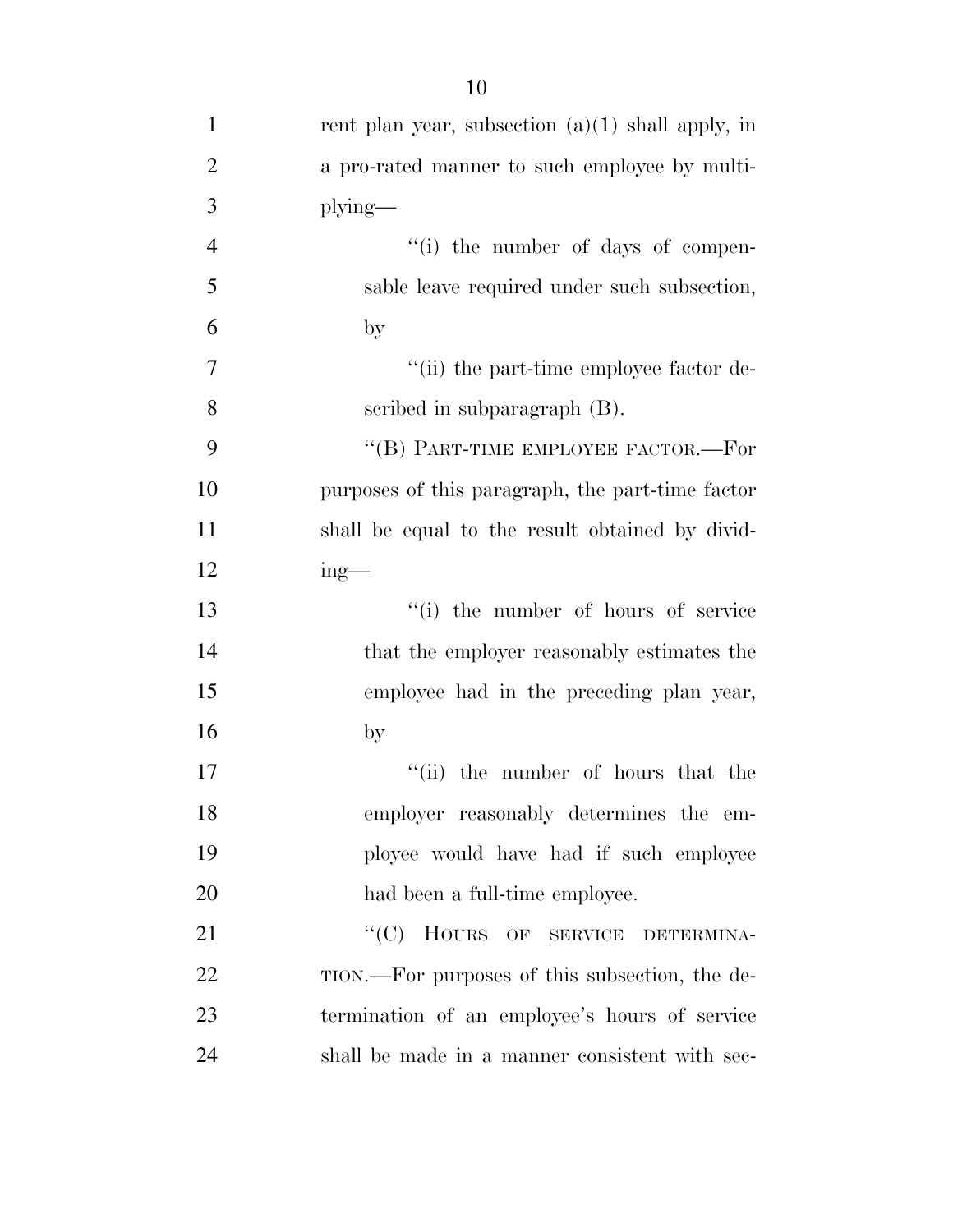| $\mathbf{1}$   | tion $202(a)(3)(C)$ , except that an estimation of |
|----------------|----------------------------------------------------|
| $\overline{2}$ | such hours is permitted.                           |
| 3              | $"$ (3) NEW PART-TIME EMPLOYEES.—                  |
| $\overline{4}$ | "(A) IN GENERAL.—For any plan year, if             |
| 5              | a part-time employee was employed as a full-       |
| 6              | time employee by the employer in the preceding     |
| $\overline{7}$ | plan year or was not employed by the employer      |
| 8              | in the preceding plan year, then subsection        |
| 9              | $(a)(1)$ shall apply, in a pro-rated manner to     |
| 10             | such employee by multiplying—                      |
| 11             | $``(i)$ the number of days of compen-              |
| 12             | sable leave required under such subsection,        |
| 13             | $\mathbf{b}$                                       |
| 14             | "(ii) the new part-time employee fac-              |
| 15             | tor described in subparagraph $(B)$ .              |
| 16             | "(B) NEW PART-TIME EMPLOYEE<br>FAC-                |
| 17             | TOR.—For purposes of this paragraph, the new       |
| 18             | part-time employee factor shall be equal to the    |
| 19             | result obtained by dividing—                       |
| 20             | "(i) the hours of service that the em-             |
| 21             | ployer reasonably estimates that the em-           |
| 22             | ployee will have during the current plan           |
| 23             | year, by                                           |
| 24             | "(ii) the hours of service that the em-            |
| 25             | ployer reasonably estimates that a full-time       |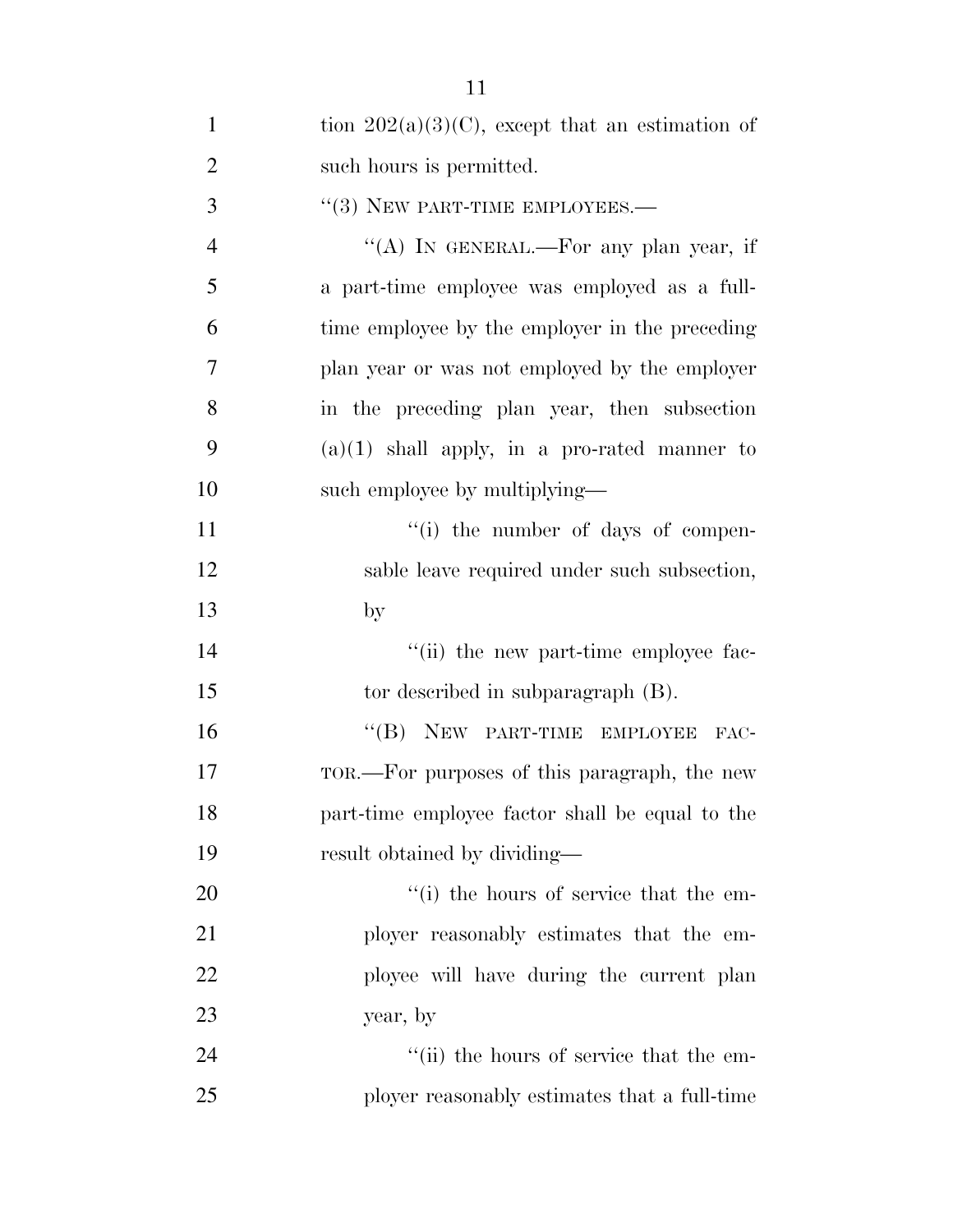| $\mathbf{1}$   | employee would have during such plan                  |
|----------------|-------------------------------------------------------|
| $\overline{2}$ | year.                                                 |
| 3              | "(4) RESTRICTIONS REGARDING NEW EMPLOY-               |
| $\overline{4}$ | EES PERMITTED.—In the case of a new employee,         |
| 5              | the employer may restrict the employee's right to     |
| 6              | use compensable leave during the first 90 days of     |
| 7              | employment with the employer.                         |
| 8              | "(c) USE OF COMPENSABLE LEAVE.—In a qualified         |
| 9              | flexible workplace arrangement plan the employer may— |
| 10             | $\lq(1)$ determine whether the use of compensable     |
| 11             | leave at the time requested by an employee would      |
| 12             | unduly disrupt the operations of the employer; and    |
| 13             | $(2)$ determine whether an employee may use           |
| 14             | compensable leave in full-day or partial-day incre-   |
| 15             | ments.                                                |
| 16             | "SEC. 803. WORKFLEX OPTIONS.                          |
| 17             | "(a) WORKFLEX OPTIONS.—                               |
| 18             | " $(1)$ IN GENERAL.—Under a qualified flexible        |
| 19             | workplace arrangement plan, an employer shall offer   |
| 20             | each employee meeting the requirements of para-       |
| 21             | graph (2) at least one of the following workflex op-  |
| 22             | tions:                                                |
| 23             | "(A) A biweekly work program that meets               |

the requirements of section 804.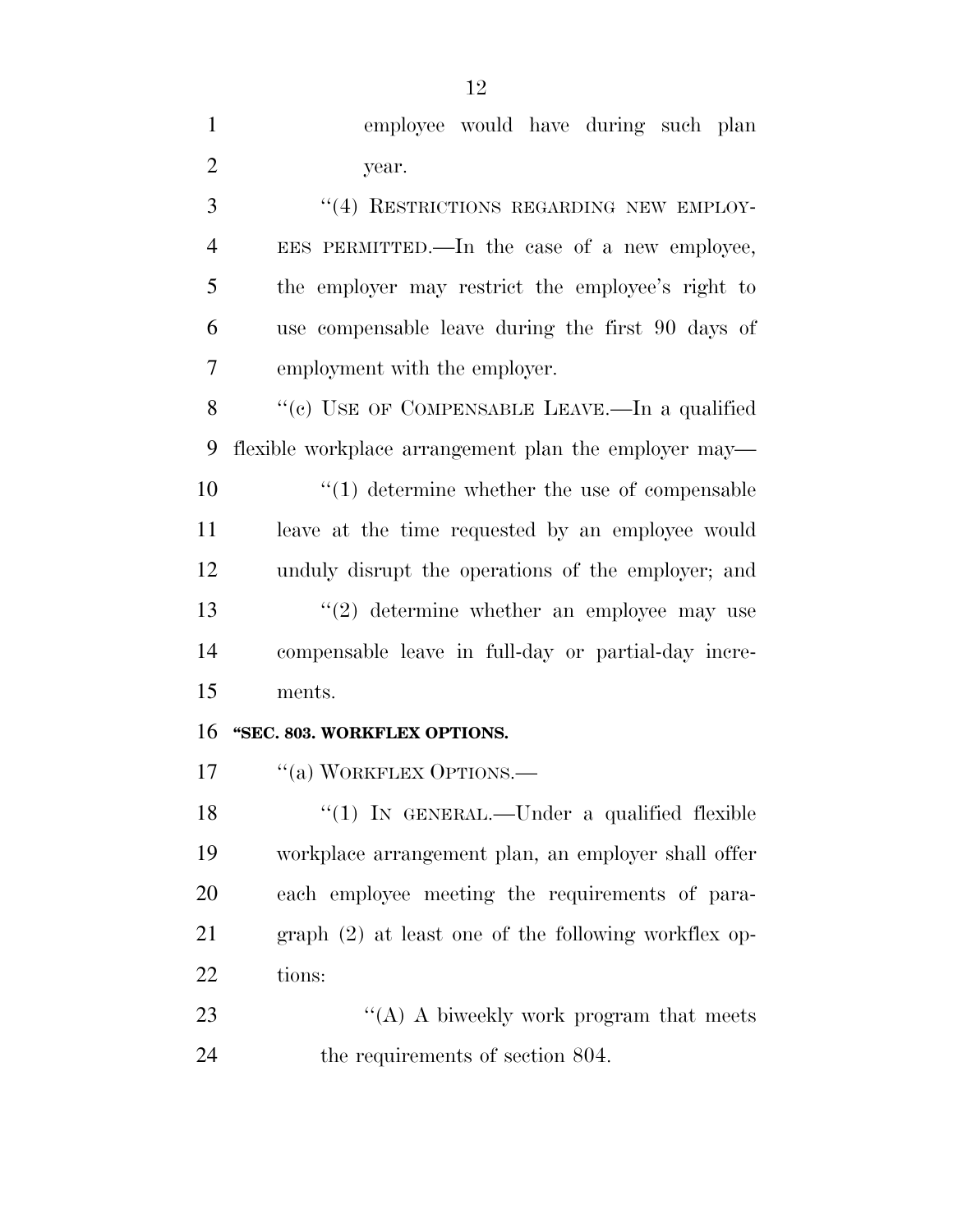| $\mathbf{1}$   | "(B) A compressed work schedule program            |
|----------------|----------------------------------------------------|
| $\overline{2}$ | that meets the requirements of section 805.        |
| 3              | " $(C)$ A telework program.                        |
| $\overline{4}$ | "(D) A job sharing program.                        |
| 5              | $\lq\lq$ (E) Flexible scheduling.                  |
| 6              | $\lq\lq(F)$ Predictable scheduling.                |
| 7              | $"(2)$ SERVICE REQUIREMENT.—                       |
| 8              | "(A) IN GENERAL.—For purposes of this              |
| 9              | section, an employee is eligible to participate in |
| 10             | a workflex option if such employee—                |
| 11             | "(i) has been employed for at least $12$           |
| 12             | months by the employer and for at least            |
| 13             | 1,000 hours of service with such employer          |
| 14             | during such 12-month period, determined            |
| 15             | by the employer to mean—                           |
| 16             | $f'(I)$ the calendar year; or                      |
| 17             | "(II) any fixed $12$ -month plan                   |
| 18             | year; or                                           |
| 19             | "(ii) meets eligibility requirements of            |
| 20             | the plan that otherwise permit participa-          |
| 21             | tion prior to the date described in clause         |
| 22             | (i).                                               |
| 23             | "(B) HOURS OF SERVICE.—For the pur-                |
| 24             | poses of this paragraph, the determination of      |
| 25             | an employee's hours of service shall be made in    |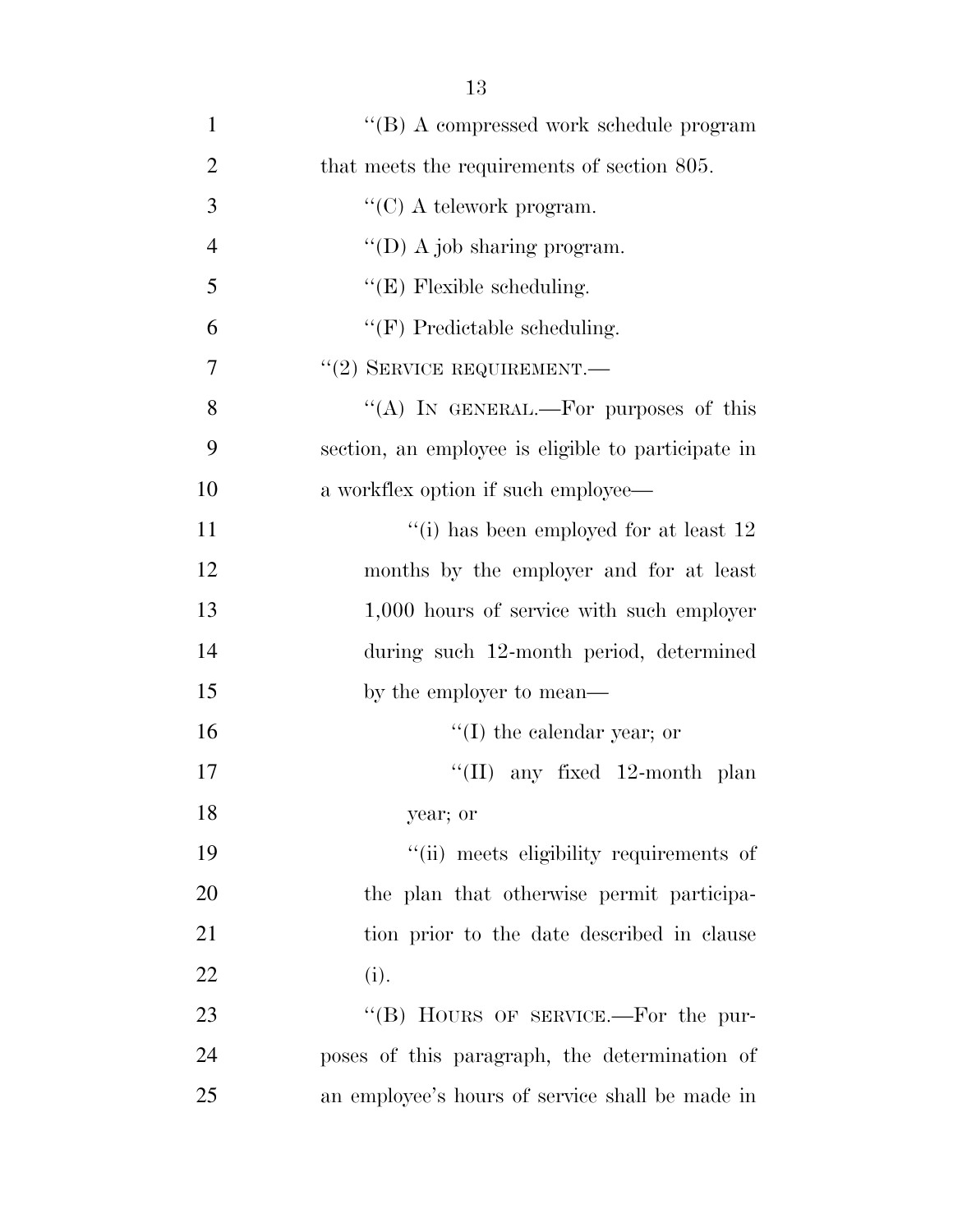| a manner consistent with section $202(a)(3)(C)$ ,       |
|---------------------------------------------------------|
| except that the number of such hours may be             |
| estimated by the employer.                              |
| "(3) EMPLOYMENT POSITIONS.—A qualified                  |
| flexible workplace arrangement plan may specify         |
| which employment position or positions are offered      |
| participation in a particular workflex option de-       |
| scribed in paragraph $(1)$ .                            |
| "(4) CLARIFICATION.—A qualified flexible                |
| workplace arrangement plan shall not be required to     |
| offer an employee more than one workflex option         |
| without regard to whether another employee is of-       |
| fered more than one workflex option.                    |
| "(b) CONDITIONS.—A qualified flexible workplace ar-     |
| rangement plan shall offer a workflex option under sub- |
| section (a) to employees pursuant to the following:     |
| "(1) VOLUNTARY PARTICIPATION.—                          |
| "(A) IN GENERAL.—Except as provided in                  |
| subparagraph $(B)(i)$ , an employee's participa-        |
| tion in any workflex option offered under a             |
| qualified flexible workplace arrangement plan           |
|                                                         |
| shall be voluntary and the acceptance of a              |
| workflex option may not be a condition of em-           |
|                                                         |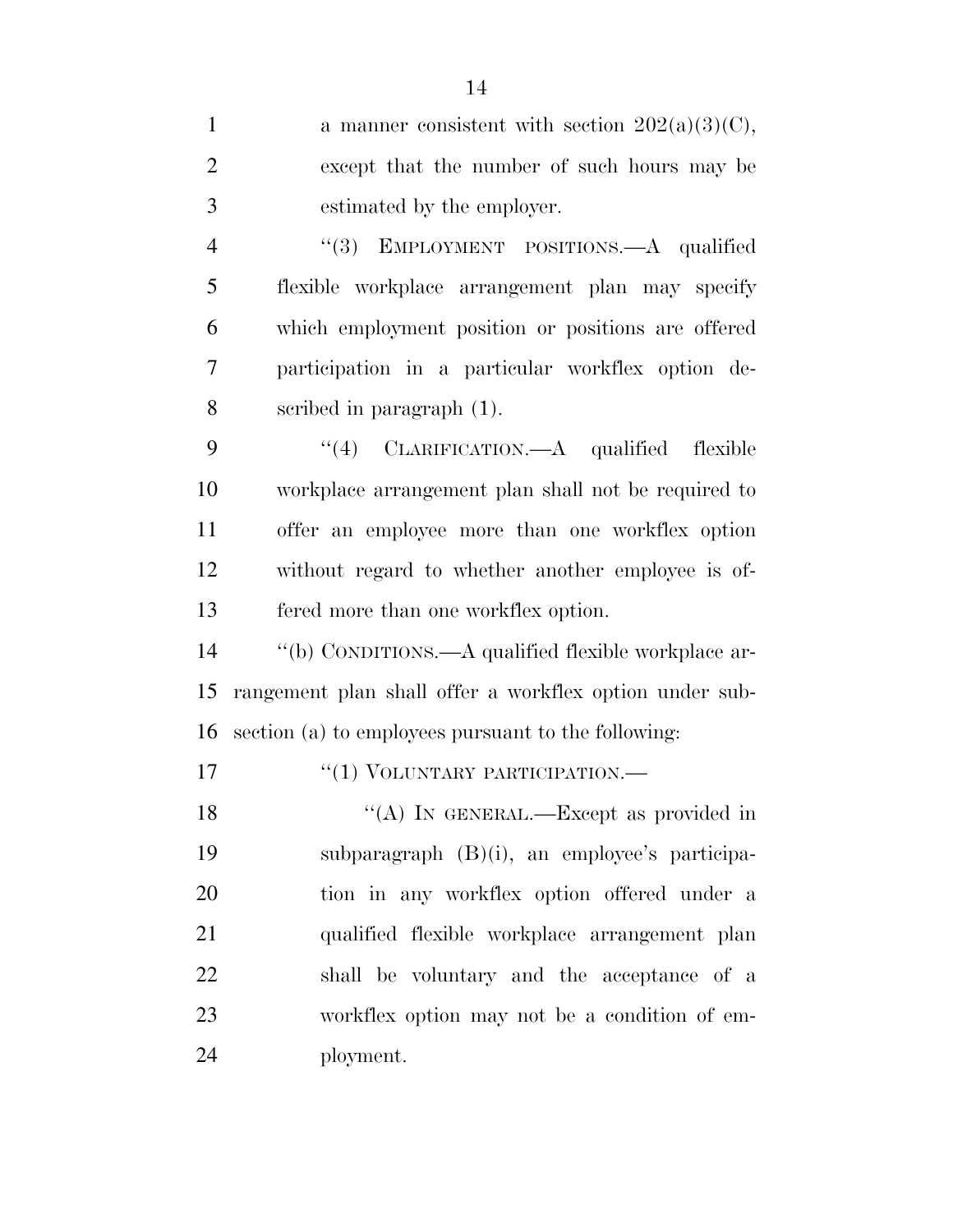| $\mathbf{1}$   | "(B) AGREEMENT OR UNDERSTANDING.-                |
|----------------|--------------------------------------------------|
| $\overline{2}$ | A workflex option shall be carried out pursuant  |
| 3              | $to-$                                            |
| $\overline{4}$ | "(i) applicable provisions of one or             |
| 5              | agreements described in section<br>more          |
| 6              | $801(a)(1)(B)$ ; or                              |
| $\overline{7}$ | "(ii) in the case of an employee who             |
| 8              | is not subject to an agreement referred to       |
| 9              | in clause (i), a written agreement—              |
| 10             | $\lq\lq$ setting forth the employee's            |
| 11             | work schedule;                                   |
| 12             | $\lq\lq$ (II) including a description of         |
| 13             | the workflex option in which the em-             |
| 14             | ployee is participating;                         |
| 15             | "(III) executed before the em-                   |
| 16             | ployee begins to participate in such             |
| 17             | workflex option; and                             |
| 18             | $\lq\lq$ (IV) entered into knowingly and         |
| 19             | voluntarily by such employee.                    |
| 20             | "(2) TERMINATION, MODIFICATION, OR WITH-         |
| 21             | DRAWAL.-                                         |
| 22             | "(A) TERMINATION OR MODIFICATION.-               |
| 23             | Subject to section $803(a)(1)$ , an employer may |
| 24             | amend a qualified flexible workplace arrange-    |
| 25             | ment to eliminate—                               |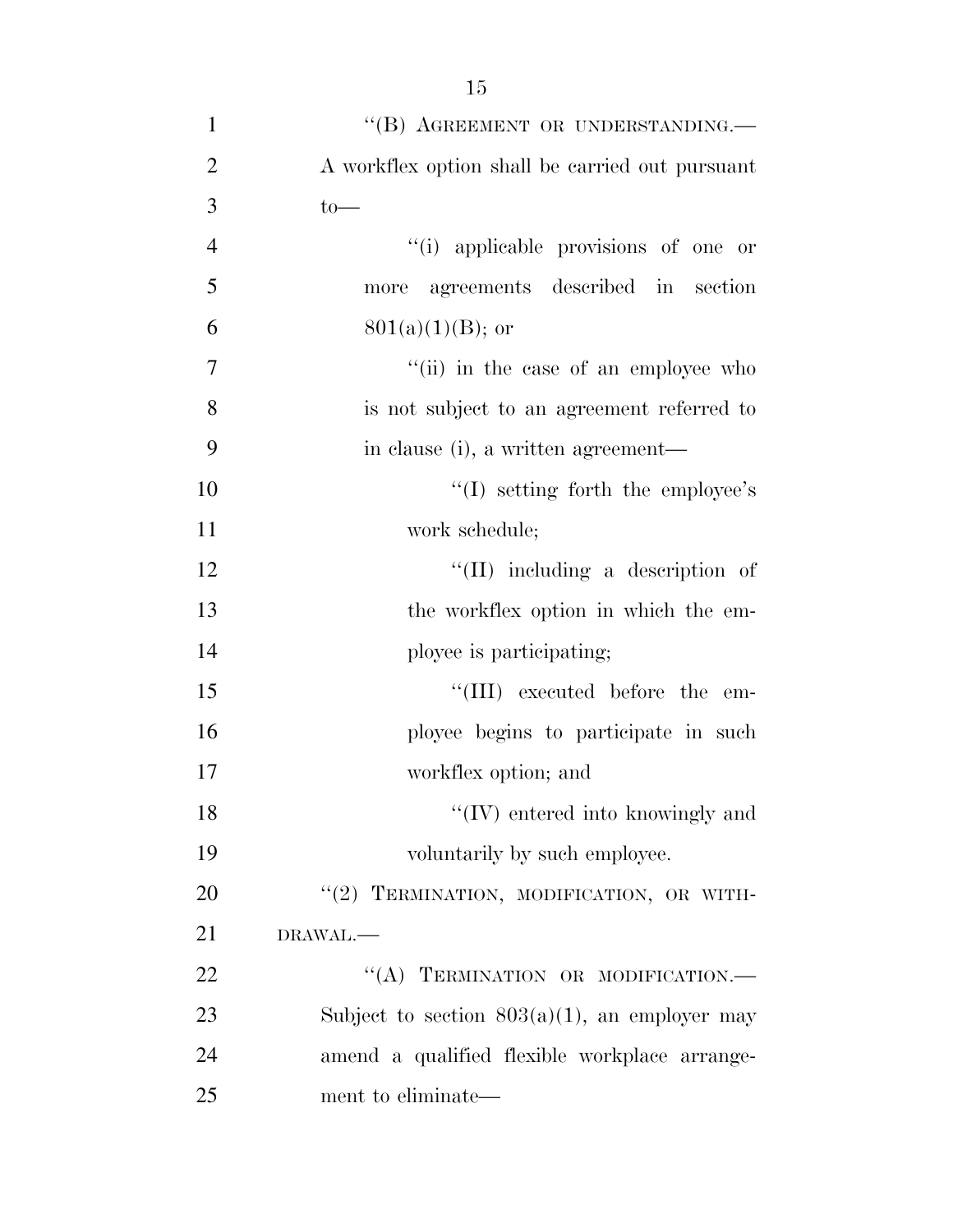| "(i) any workflex option described in                        |
|--------------------------------------------------------------|
| subsection $(a)(1)$ ; or                                     |
| "(ii) the eligibility of an employee or                      |
| group of employees to participate in a                       |
| workflex option after the employer has pro-                  |
| vided 30-day written notice.                                 |
| "(B) WITHDRAWAL.—An employee<br>may                          |
| withdraw from a workflex option offered under                |
| a qualified flexible workplace arrangement plan              |
| at any time, except as otherwise specified for a             |
| biweekly work program under section $804(e)(2)$              |
| or a compressed work schedule program under                  |
| section $805(d)(2)$ .                                        |
| (3)<br>RECORDKEEPING REQUIREMENT.—The                        |
| employer shall maintain—                                     |
| $\lq\lq$ written descriptions of workflex op-                |
| tion offerings made available to employees; and              |
| "(B) written agreements described in para-                   |
| graph $(1)(B)(ii)$ .                                         |
| "SEC. 804. BIWEEKLY WORK PROGRAM.                            |
| "(a) IN GENERAL.—Notwithstanding any other pro-              |
| vision of law, as part of a qualified flexible workplace ar- |
| rangement plan, an employer may establish a biweekly         |
| work program as a workflex option for eligible employees     |
|                                                              |

that allows the use of a biweekly work schedule—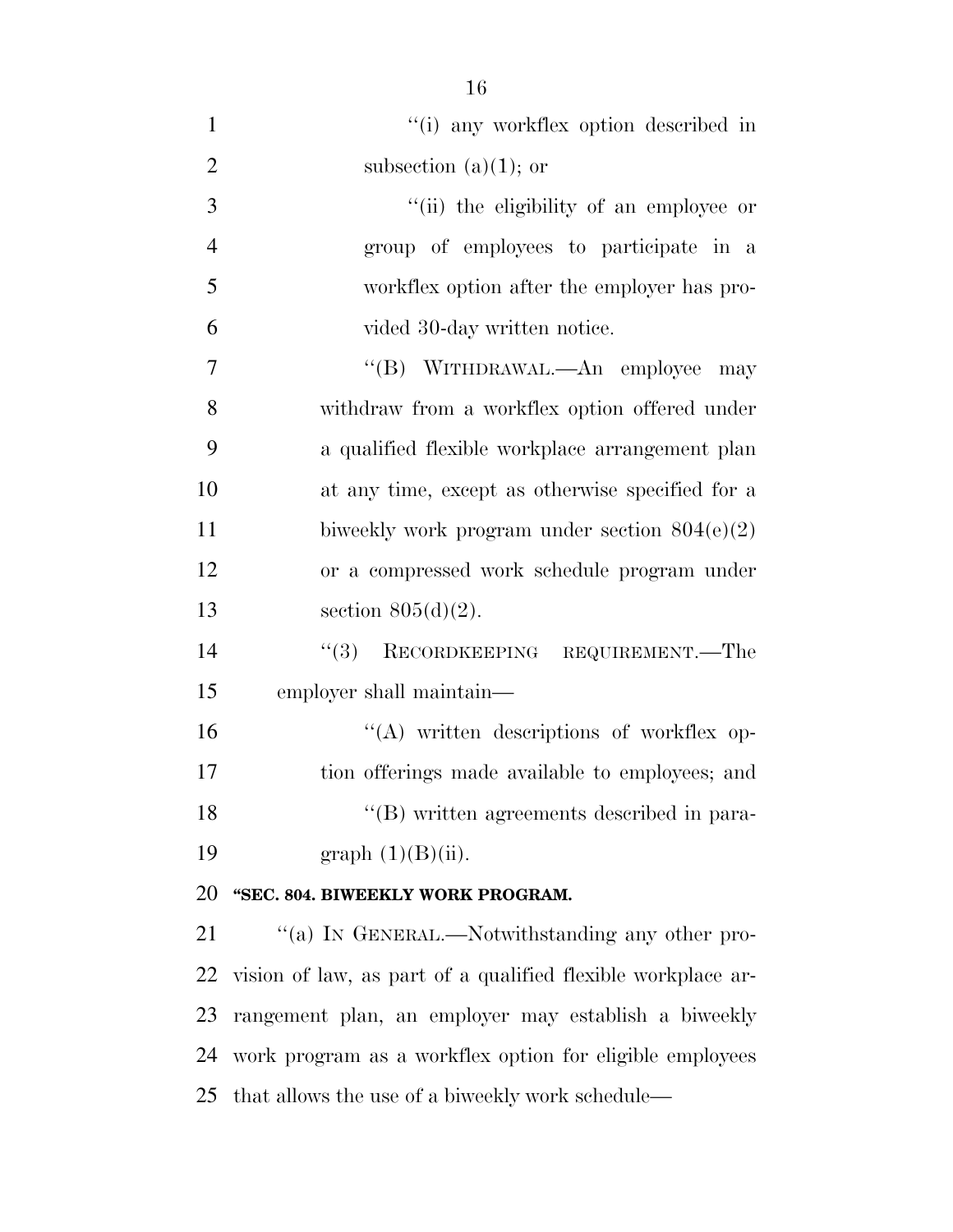1 ''(1) that consists of a basic work requirement of not more than 80 hours, over one 2-week period; and

 $\frac{4}{2}$  ''(2) in which more than 40 hours but not more than 60 hours of the work requirement may occur in a week of the 2-week period.

 ''(b) CONDITIONS.—A biweekly work program shall meet the conditions described in section 803(b).

9 "(c) ELIGIBLE EMPLOYEE.—For purposes of this section, an 'eligible employee' means an employee who is subject to the minimum wage and overtime requirements of sections 6 and 7 of the Fair Labor Standards Act of 1938 (29 U.S.C. 206; 207).

14 "(d) COMPENSATION FOR HOURS IN SCHEDULE. In the case of an eligible employee participating in a bi-weekly work program—

17 ''(1) the eligible employee shall be compensated for each hour in such biweekly work schedule at a rate not less than the regular rate at which the eligi-20 ble employee is employed;

 ''(2) any hour worked in excess of such a bi- weekly work schedule for a week of the 2-week pe- riod, or in excess of 80 hours in the 2-week period, shall be overtime hours; and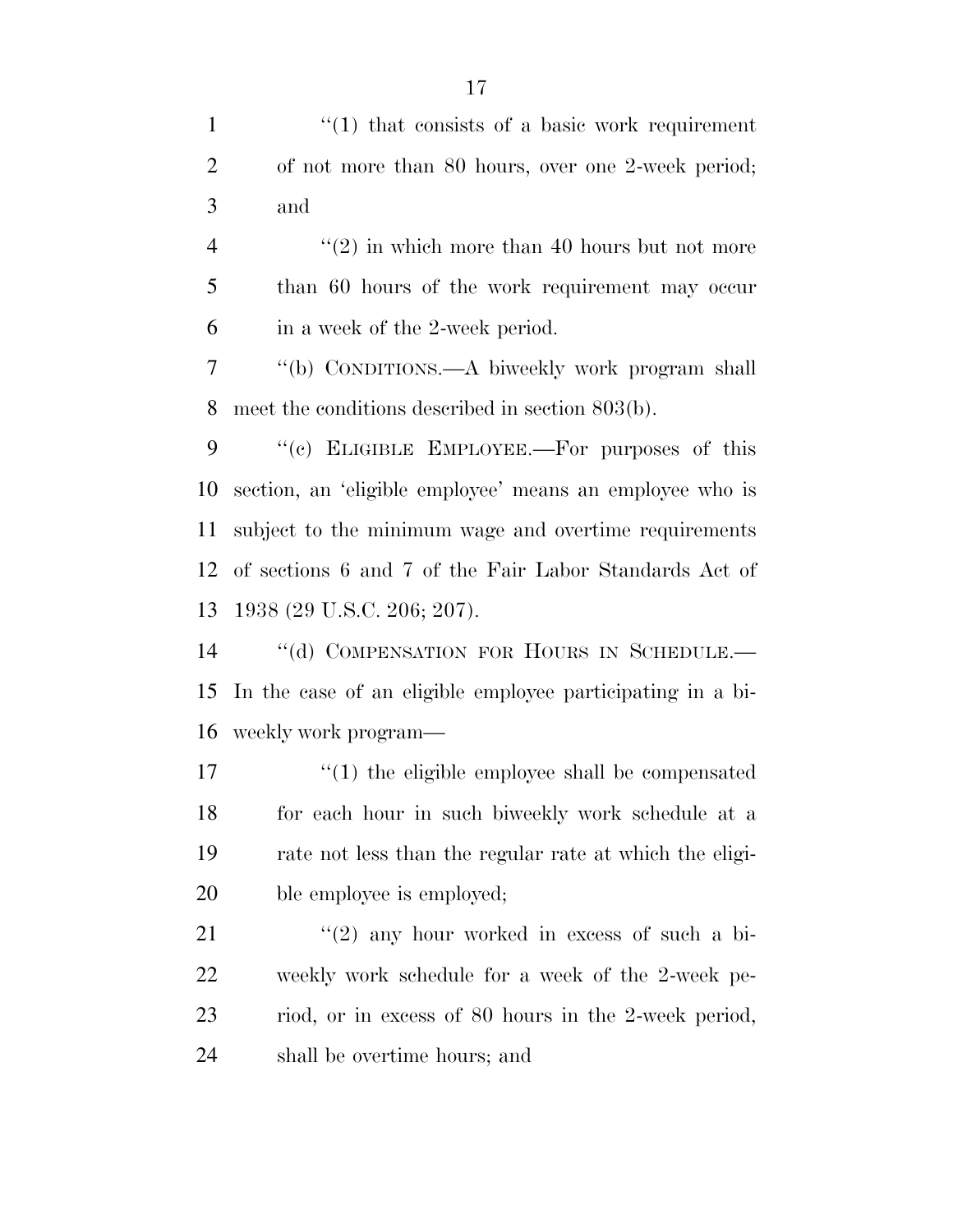1 ''(3) the eligible employee shall be compensated for each such overtime hour at a rate not less than one and one-half times the regular rate at which the eligible employee is employed, in accordance with 5 section  $7(a)(1)$  of the Fair Labor Standards Act of 6 1938 (29 U.S.C. 207(a)(1)).

 ''(e) DISCONTINUANCE OF PROGRAM OR WITH-DRAWAL.—

9 "(1) DISCONTINUANCE OF PROGRAM.—An em- ployer who has established a biweekly work program under subsection (a) may discontinue the program, after providing 30 days written notice to the eligible employees who are subject to the employer's agree- ment or understanding described in section  $803(b)(1)(B)$ .

 $(2)$  WITHDRAWAL.—

17 ""(A) In GENERAL.—An eligible employee may withdraw from an agreement or under- standing described in section 803(b)(1)(B), with respect to a biweekly work program estab- lished under subsection (a), by submitting a written notice of withdrawal to the employer.

23 "'(B) EFFECTIVE DATE.—Not later than 30 calendar days after receiving an eligible em-ployee's written notice of withdrawal, an em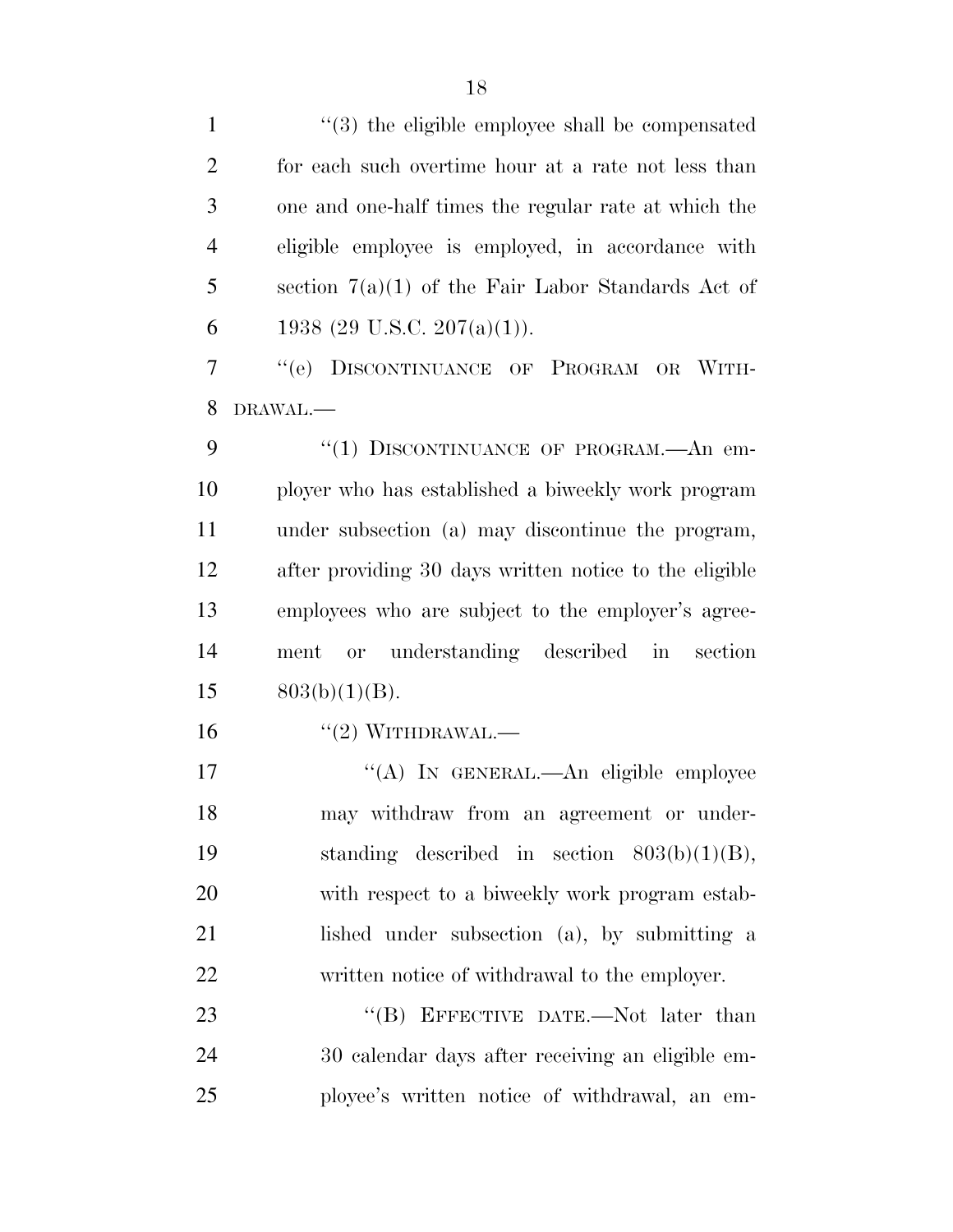ployer shall restore the employee to one of the employer's regular schedules.

#### **''SEC. 805. COMPRESSED WORK SCHEDULE PROGRAM.**

 ''(a) IN GENERAL.—Notwithstanding any other pro- vision of law, as part of a qualified flexible workplace ar- rangement plan, an employer may establish a compressed work schedule program as a workflex option for employees that allows the employee to work the equivalent of full- time employment by increasing the number of daily hours worked, such as a four-day workweek.

 ''(b) CONDITIONS.—A compressed work schedule pro- gram shall meet the conditions described in section 803(b).

 ''(c) COMPENSATION FOR HOURS IN COMPRESSED WORK SCHEDULE.—In the case of an employee who is participating in a compressed work schedule program and who is subject to the minimum wage and overtime require- ments of sections 6 and 7 of the Fair Labor Standards Act of 1938 (29 U.S.C. 206; 207)—

 $\frac{1}{20}$  the employee shall be compensated for each hour in such 40-hour compressed work sched- ule at a rate not less than the regular rate at which the employee is employed; and

  $(2)$  the employee shall be compensated for each overtime hour at a rate not less than one and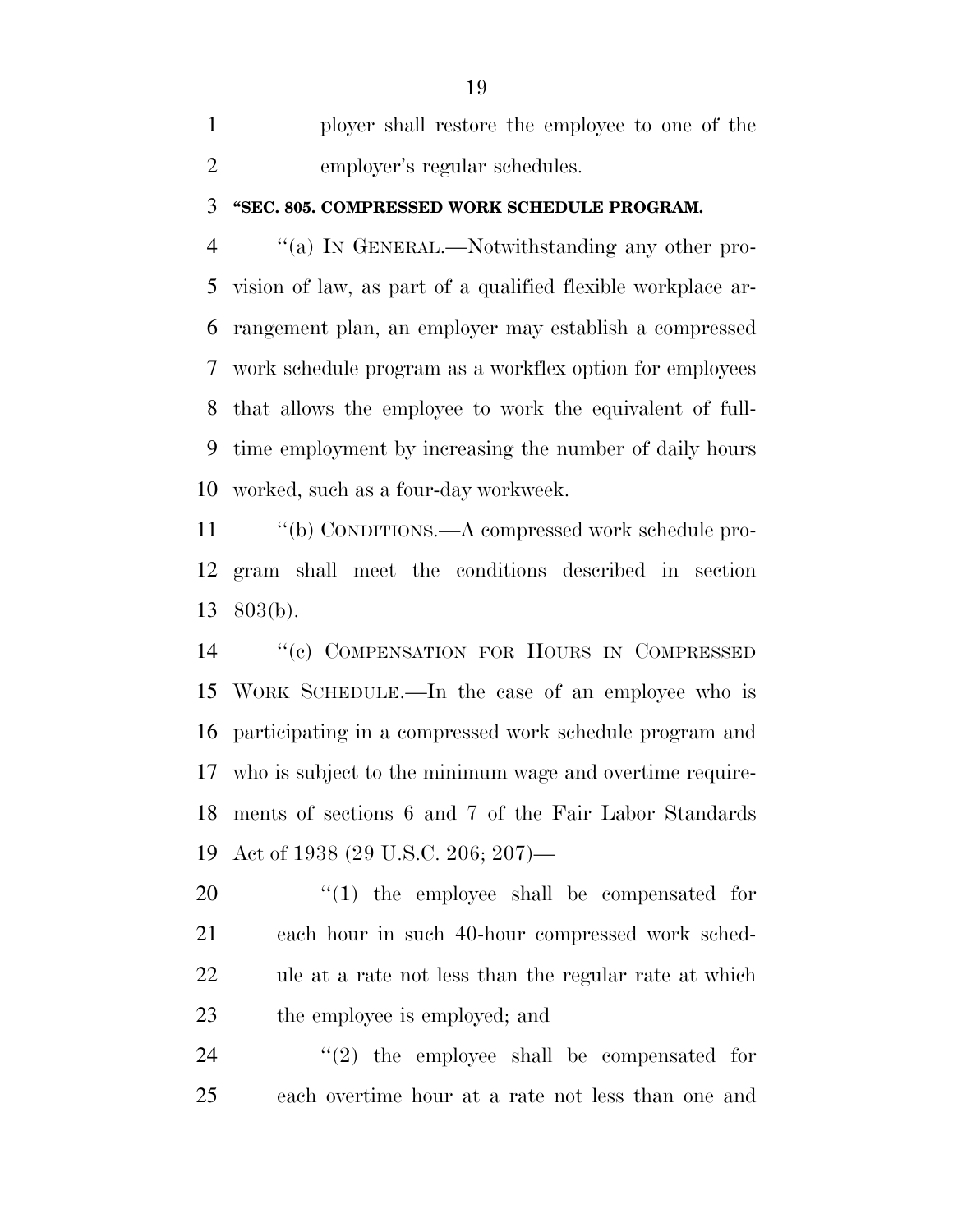one-half times the regular rate at which the em-

 ployee is employed, in accordance with section  $3 \qquad \qquad 7(a)(1)$  of the Fair Labor Standards Act of 1938 4 (29 U.S.C. 207(a)(1)). 5 "(d) DISCONTINUANCE OF PROGRAM OR WITH- DRAWAL.— 7 "(1) DISCONTINUANCE OF PROGRAM.—An em- ployer who has established a compressed work sched- ule program under subsection (a) may discontinue the program after providing 30 days written notice to the employees who are subject to an agreement or understanding described in section 803(b)(1)(B).  $((2) \text{WITHDRAWAL.}$ 14 "(A) IN GENERAL.—An employee may withdraw from an agreement or understanding 16 described in section  $803(b)(1)(B)$ , with respect to a compressed work schedule program estab- lished under subsection (a), by submitting a written notice of withdrawal to the employer. 20 "(B) EFFECTIVE DATE.—Not later than 30 calendar days after receiving a written no-22 tice of withdrawal, an employer shall restore the employee to one of the employer's regular

schedules.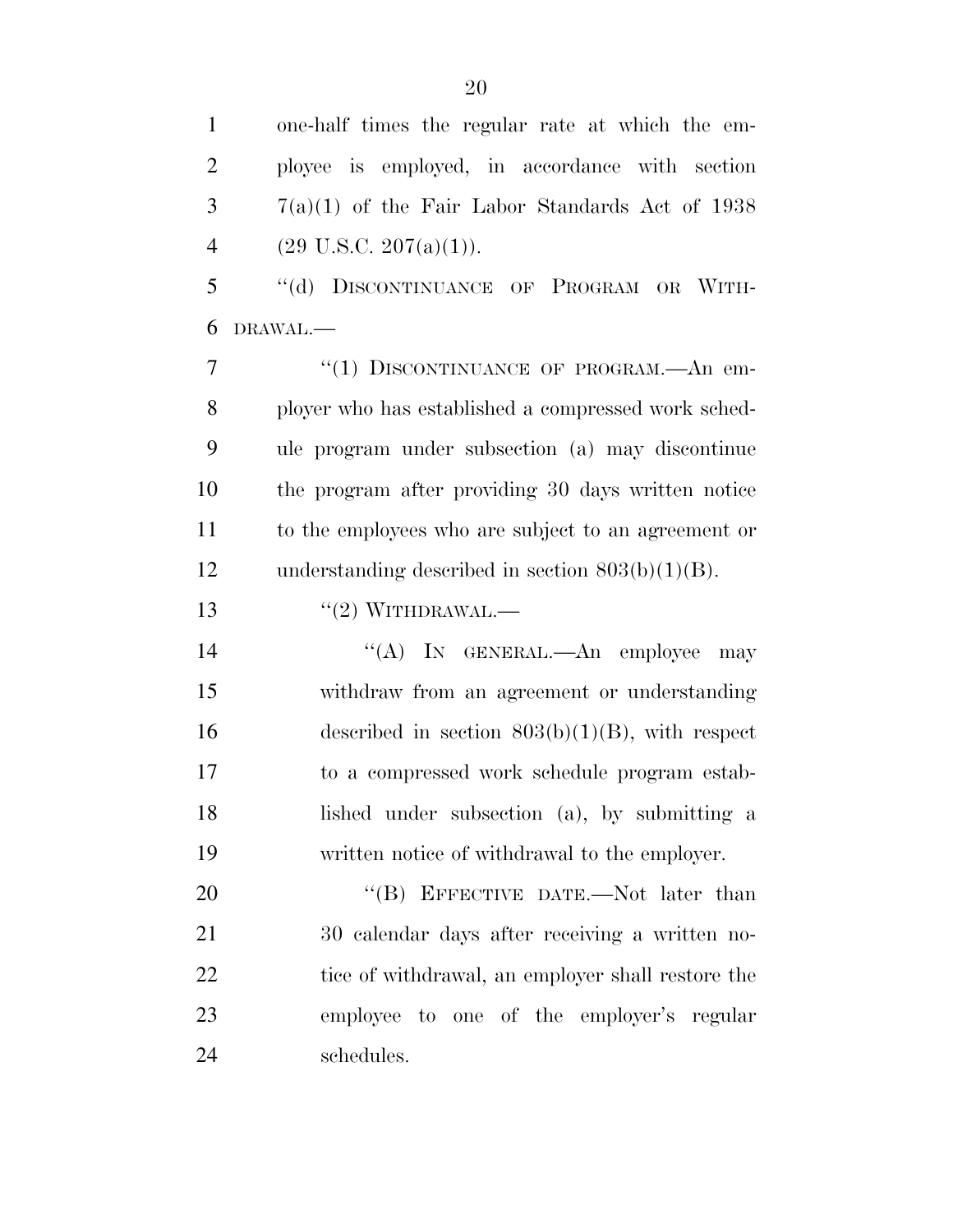3 "Consistent with section  $102(d)(2)(A)$  of the Family and Medical Leave Act of 1993 (29 U.S.C. 5 2612(d)(2)(A)), an employee may elect, or an employer may require the employee, to substitute compensable leave for leave provided under subparagraph (A), (B), (C), or (E) of section 102(a)(1) of the Family and Medical Leave 9 Act  $(29 \text{ U.S.C. } 2612(a)(1))$  for any part of the 12-week period of such leave under such section.

### **''SEC. 807. REINSTATEMENT RIGHTS.**

 ''(a) IN GENERAL.—Except as provided in sub- sections (b) and (c), an employee who uses compensable leave under a qualified flexible workplace arrangement plan shall be entitled—

 ''(1) to be restored to the position of employ- ment held by the employee when the leave com-menced; or

 $(2)$  to be restored to an employment position equivalent to the employment position described in paragraph (1), with equivalent employment benefits, pay, and other terms and conditions of employment. ''(b) LIMITATIONS.—An employee shall be entitled to such reinstatement after using compensable leave even if the employee has been replaced or the employee's employ-ment position has been restructured to accommodate the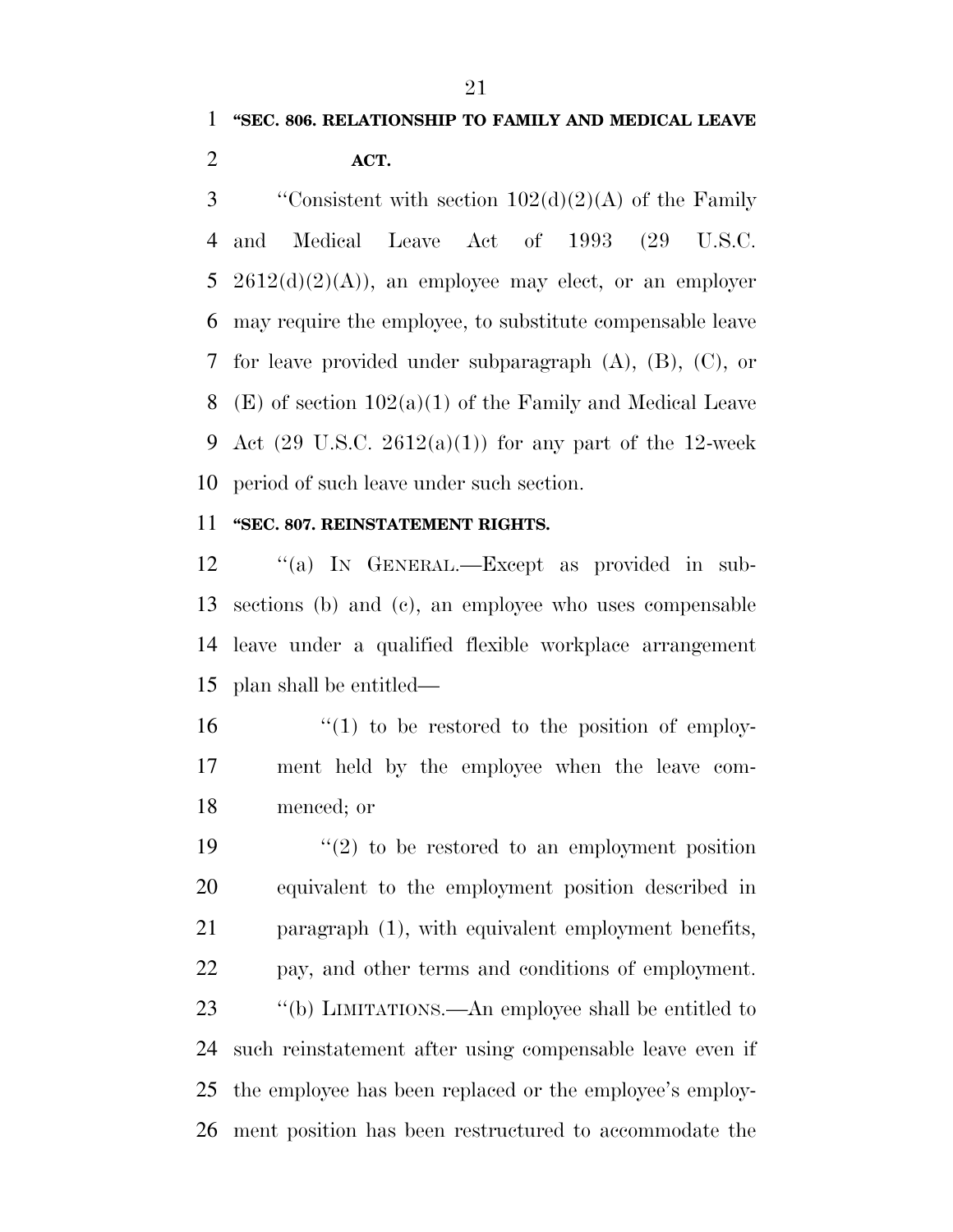employee's absence, except that the reinstatement rights shall not apply—

 $\frac{3}{1}$  ''(1) to an employee who uses more than 12 workweeks of compensable leave during a 12-month period; or

 $(2)$  to an affected employee, as defined under section 104(b)(2) of the Family and Medical Leave 8 Act  $(29 \text{ U.S.C. } 2614(b)(2))$ .

9 "(c) REINSTATEMENT OF LEAVE.—In the case of an employee who is rehired following termination of employ- ment, any compensable leave that has not been used prior to such termination may be reinstated by the employer. **''SEC. 808. RELATIONSHIP TO AMERICANS WITH DISABIL-**

# **ITIES ACT AND THE REHABILITATION ACT OF 1973.**

 ''Nothing in this part shall be construed to modify or relieve an employer from any obligation imposed by the Americans with Disabilities Act (42 U.S.C. 12111 et seq.) and the Rehabilitation Act of 1973 (29 U.S.C. 791 et seq.).

# **''SEC. 809. EDUCATION AND TECHNICAL ASSISTANCE; LIMI-TATION ON RULES.**

23 "(a) EDUCATION AND TECHNICAL ASSISTANCE.— The Secretary shall provide education and technical assist-ance to employers and employees with regard to qualified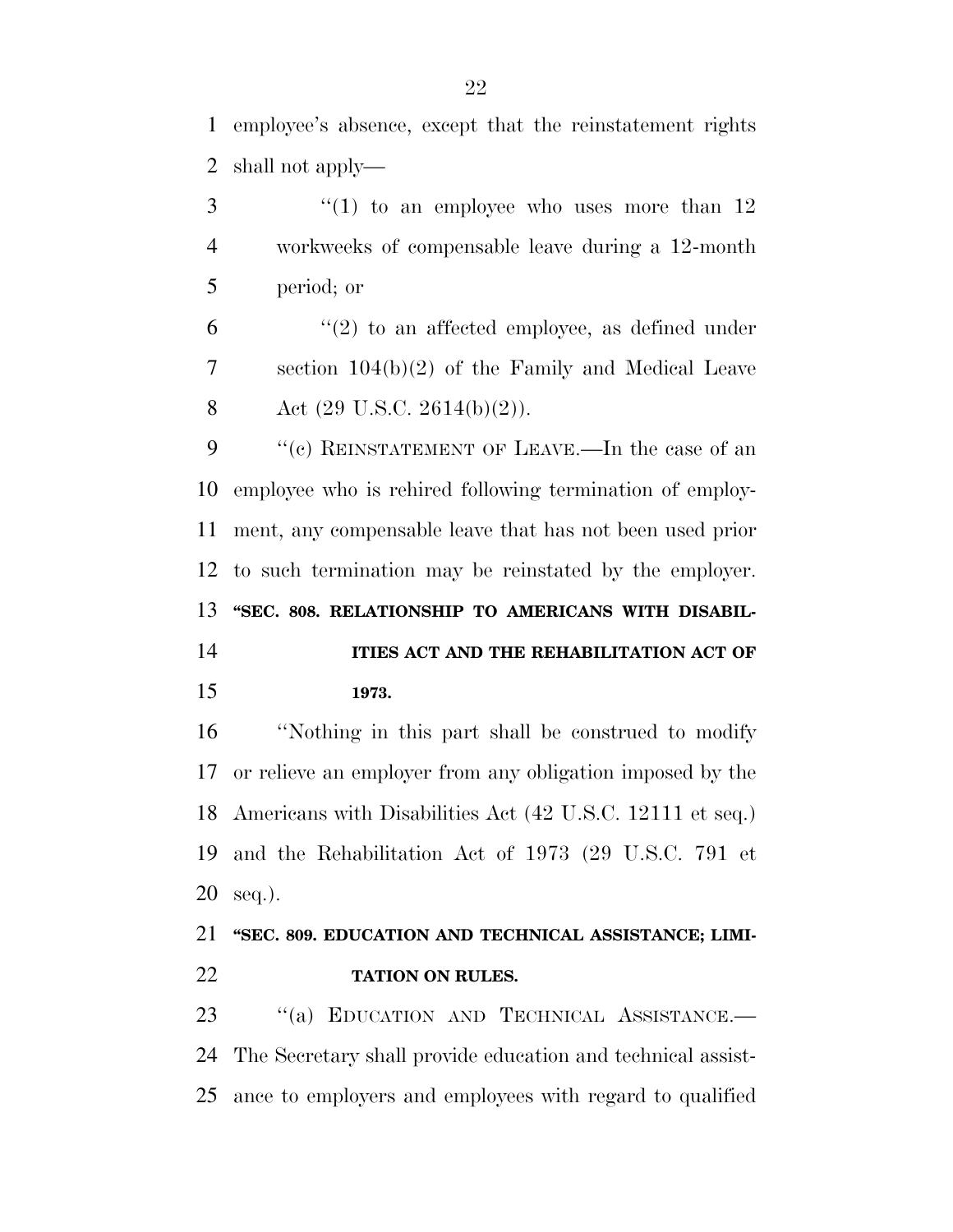flexible workplace arrangement plans, and shall maintain an electronic database available online consisting of exam-ples of workflex options.

4 "(b) LIMITATION ON RULES.—

 ''(1) IN GENERAL.—No regulation or other guidance issued by the Secretary to carry out this part may result in new restrictions with respect to the establishment or administration of a qualified flexible workplace arrangement plan under section 801.

11 ''(2) INVALIDATION.—Any rule or regulation issued in contravention of paragraph (1) shall have no force or effect.

### **''SEC. 810. DEFINITIONS AND OTHER SPECIAL RULES.**

''For purposes of this part:

16  $(1)$  COMPENSABLE LEAVE.—The term 'com-pensable leave' means paid leave to be used for—

18 ''(A) paid time off, sick leave, personal leave, or vacation, the use of which is subject to the terms of a qualified flexible work arrange-ment plan; and

22 ''(B) paid holidays provided in accordance 23 with section  $802(a)(2)(B)$ .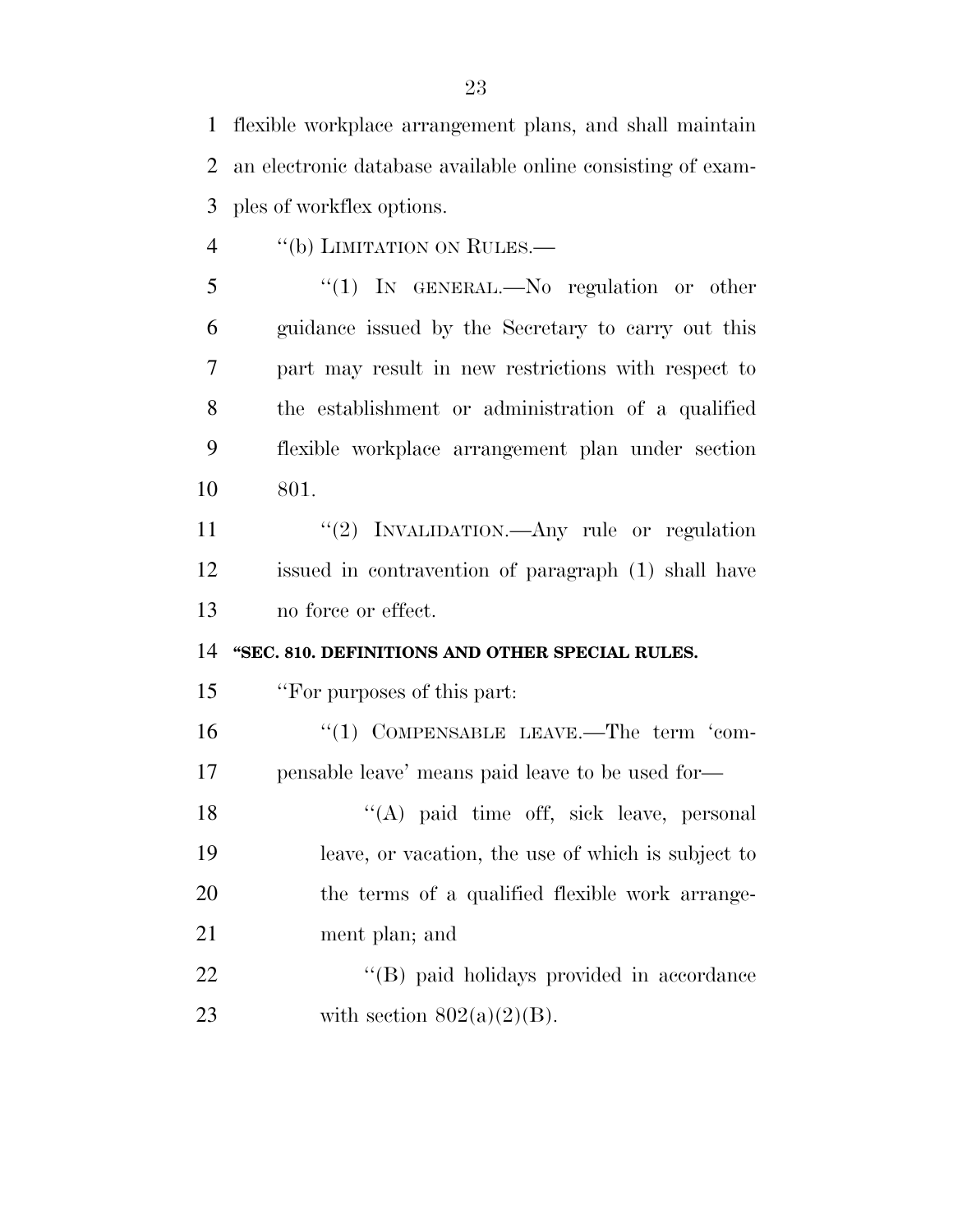| $\mathbf{1}$   | "(2) WORKFLEX OPTION.—The term 'workflex              |
|----------------|-------------------------------------------------------|
| $\overline{2}$ | option' means any of the programs described in sec-   |
| 3              | tion $803(a)(1)$ .                                    |
| $\overline{4}$ | "(3) EMPLOYER.—For purposes of determining            |
| 5              | whether an employer is maintaining a qualified flexi- |
| 6              | ble workplace arrangement plan, sections $210(c)$ and |
| 7              | $210(d)$ shall apply.                                 |
| 8              | "(4) JOB SHARING PROGRAM.—The term 'job               |
| 9              | sharing program' means an arrangement under           |
| 10             | which an employer approves the sharing of one em-     |

12 ''(5) PLAN YEAR.—The term 'plan year' means any 365-day period designated in a qualified flexible workplace arrangement plan.

ployment position amongst two or more employees.

 ''(6) FLEXIBLE SCHEDULING.—The term 'flexi- ble scheduling' means an arrangement under which an employee's regular work schedule is altered.

18 "(7) PREDICTABLE SCHEDULING.—The term 'predictable scheduling' means an arrangement under which an employer provides a work schedule to an employee—

22  $\langle (A) \right)$  with reasonable advanced notice; and 23 "'(B) that is subject to as few alterations as are reasonably possible.